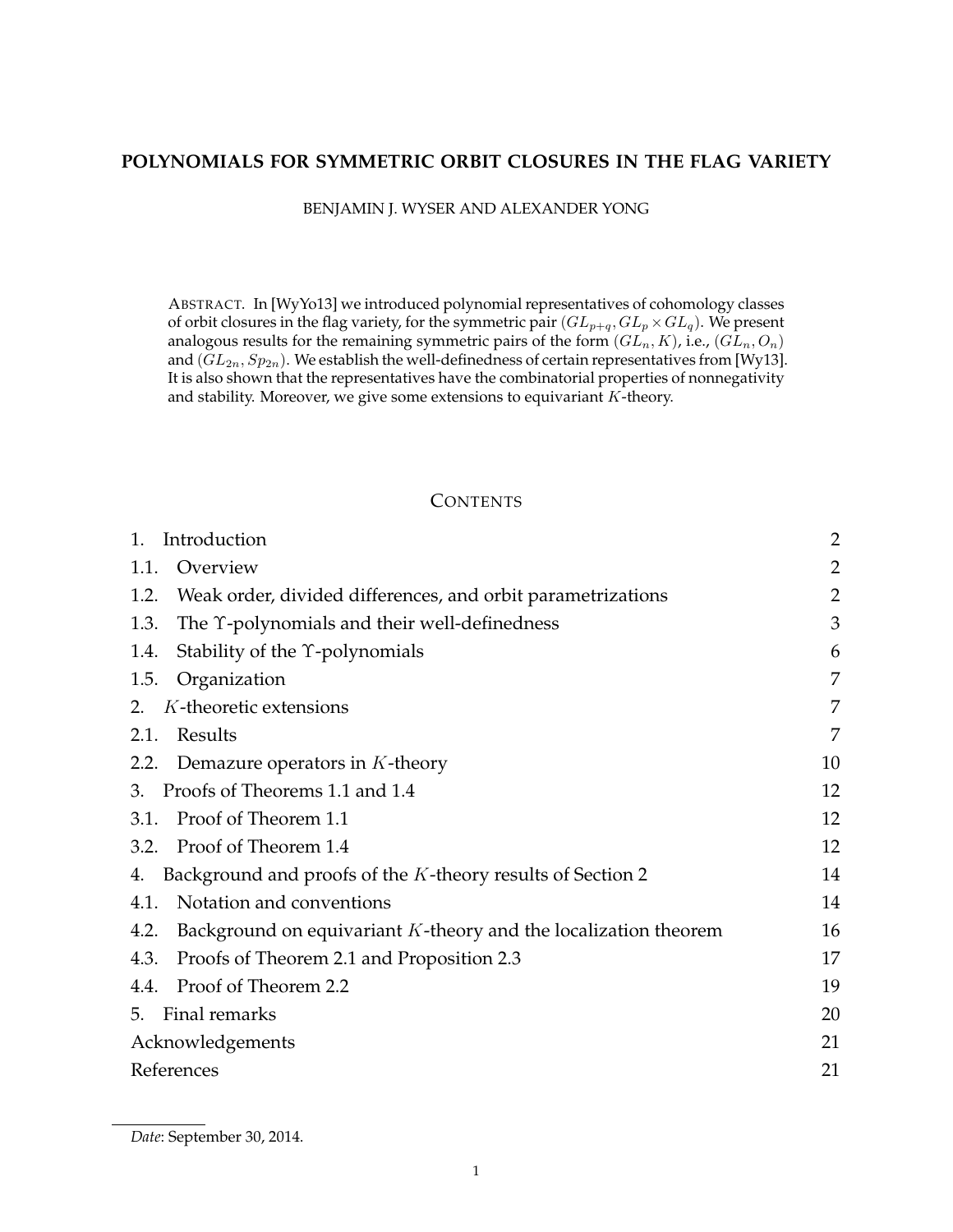#### 1. INTRODUCTION

1.1. **Overview.** This is a sequel to [WyYo13], where we introduced polynomial representatives of cohomology classes of  $K = GL_p \times GL_q$ -orbit closures in the flag variety  $GL_{p+q}/B$ . We present analogous definitions and results for the remaining symmetric pairs  $(GL_n, K)$ , i.e.,  $(GL_n, O_n)$  and  $(GL_{2n}, Sp_{2n})$ . Among our results, we establish the well-definedness, nonnegativity and "stability" of certain representatives from [Wy13].

A subgroup K of a reductive algebraic group G is **spherical** if its action on G/B by left translations has finitely many orbits. Such a group is furthermore **symmetric** if  $K = G^{\theta}$ is the fixed point subgroup for a holomorphic involution  $\theta$  of G. The symmetric pairs  $(G, K)$  are classified in general. The geometry of symmetric orbit closures arises in the representation theory of real forms  $G_{\mathbb{R}}$  of complex semisimple (reductive) Lie groups G. We refer the reader to [WyYo13, Section 1] and specifically the references therein for more background.

For a torus S, an S-stable subvariety  $X \subset GL_n/B$  admits a class in both  $H^*(GL_n/B)$ and S-equivariant cohomology  $H_S^*(GL_n/B)$ . (For us, S will be a maximal torus of K, and  $X$  will be a  $K$ -orbit closure.) Focusing on the ordinary case for simplicity, we have A. Borel's isomorphism [Bo53], i.e.,

$$
H^*(GL_n/B)\cong \mathbb{Z}[x_1,\ldots,x_n]/I^{S_n},
$$

where  $I^{S_n}$  is the ideal generated by elementary symmetric polynomials of positive degree.

What is a polynomial representative for the coset associated to  $|X|$  under Borel's isomorphism? This question is well-studied for Schubert varieties, i.e., the *B*-orbit closures. Particularly nice representatives were discovered by A. Lascoux-M.-P. Schützenberger [LaSh82] in type A. In their work, *Schubert polynomials* are defined starting with a choice of representative of the unique closed orbit (a point). In general, the polynomials are obtained recursively using **divided difference operators** defined by  $\partial_i(f) := \frac{f - s_i(f)}{x_i - x_{i+1}}$ . Welldefinedness of these polynomials follows from the fact these operators define a representation of the symmetric group  $S_n$ .

For K-orbit closures, one can still use divided differences to obtain representatives for any orbit closure starting with a representative for the class of each closed orbit. However, well-definedness is somewhat more subtle. For instance, in the case of  $(GL_{p+q}, GL_p \times$  $GL_q$ :

- (i) There are multiple closed orbits.
- (ii) Two saturated paths in the weak order joining the same two elements are not necessarily labelled by reduced words of the same permutation.

In [WyYo13] we exhibit well-definedness of a choice of representatives. In contrast, for the cases studied in this paper, (i) is obviated since in each case  $K$  does have a unique closed orbit. However, (ii) remains true. Consequently, unlike the Schubert setting, the operators associated to the two saturated paths may not be equal.

1.2. **Weak order, divided differences, and orbit parametrizations.** Let G be a reductive group, and fix a maximal torus and Borel subgroup  $T \subseteq B$ , respectively. Let  $\Delta = \Delta(G, T)$ denote the system of simple roots corresponding to B. Let  $W = N<sub>G</sub>(T)/T$  be the Weyl group, generated by simple reflections  $\{s_\alpha \mid \alpha \in \Delta\}$ . Let K be a spherical subgroup of G. Given a K-orbit closure Y and a simple reflection  $s_{\alpha}$ , we define  $s_{\alpha} \cdot Y$  to be the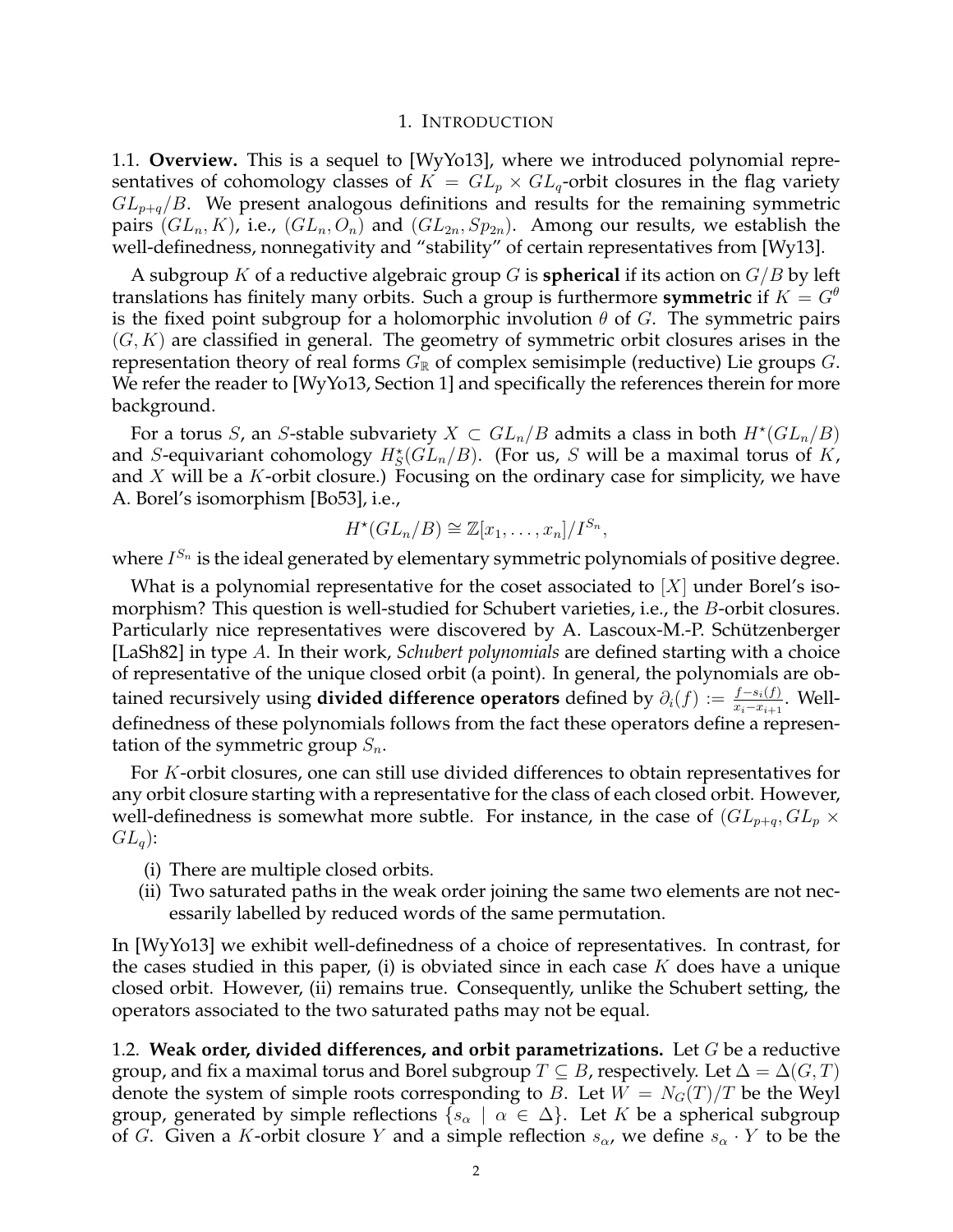K-orbit closure  $\pi_{\alpha}^{-1}(\pi_{\alpha}(Y))$ , where  $\pi_{\alpha}: G/B \to G/P_{\alpha}$  is the natural projection. (Here,  $P_{\alpha} = B \cup Bs_{\alpha}B$  is the standard minimal parabolic subgroup of type  $\alpha$ .) For  $w \in W$ , let  $w = s_{\alpha_1} \ldots s_{\alpha_l}$  be a reduced expression for  $w$ , and define  $w \cdot Y = s_{\alpha_1} \cdot (s_{\alpha_2} \cdot \ldots \cdot (s_{\alpha_l} \cdot Y) \ldots)$ . The resulting  $K$ -orbit closure is independent of the choice of reduced expression of  $w$ . The **weak order** on the set of K-orbit closures on  $G/B$  is defined by  $Y \le Y^7$  if and only if  $Y' = w \cdot Y$  for some  $w \in W$ .

By [RiSp90],  $\pi_{\alpha}|_Y$  is either birational or 2-to-1 over its image. Our weak order Hasse diagrams will use a **solid edge** labelled by  $\alpha$  to connect any Y to  $s_{\alpha} \cdot Y \neq Y$  in the former case and a **dashed edge** in the latter case. (In general, multiple α-labels can occur on an edge.) These are the conventions of [Wy13], and correspond to the use of single and double edges, respectively, in [Br01].

We need known parametrizations of the orbit sets for the two cases of this paper, as well as a concrete description of their weak orders. The reader may refer to [Wy13] and the references therein, particularly [RiSp90]. First, for  $(G, K) = (GL_n, O_n)$ , the K-orbits are indexed by involutions  $\pi \in S_n$  (i.e.,  $\pi^2 = id$ ). Let  $\mathcal{I}(n)$  denote these involutions. The **Bruhat order** on  $\mathcal{I}(n)$ , corresponding to containment of orbit closures, is the restriction of the inverse Bruhat order on  $S_n$ . Thus the unique closed orbit corresponds to the long element  $w_0$ , and the dense orbit to the identity. The weak order on  $\mathcal{I}(n)$  is generated by relations  $\pi \prec s_i \cdot \pi \neq \pi$ , where  $s_i$  is a simple transposition, and  $s_i \cdot \pi$  is defined by:

- (a) If  $\ell(s_i\pi) > \ell(\pi)$ , then  $s_i \cdot \pi = \pi$ ;
- (b) Otherwise, if  $s_i \pi s_i \neq \pi$ , then  $s_i \cdot \pi = s_i \pi s_i$ . The edge connecting  $\pi$  to  $s_i \cdot \pi$  is solid.
- (c) Else,  $s_i \cdot \pi = s_i \pi$ . The edge connecting  $\pi$  to  $s_i \cdot \pi$  is dashed.

In case (b) above, if  $\mathcal{Y}_{\pi}$  is the K-orbit closure corresponding to the involution  $\pi$ , we have  $[\mathcal{Y}_{s_i\cdot\pi}]=\partial_i[\mathcal{Y}_{\pi}]$ , both in ordinary and  $S$ -equivariant cohomology. In case (c), we have  $[\mathcal{Y}_{s_i\cdot\pi}] = \frac{1}{2}\partial_i[\mathcal{Y}_{\pi}]$ . (We are mildly abusing the notation  $\partial_i$  and  $\frac{1}{2}\partial_i$  to mean the cohomological push-pull operators that correspond to the polynomial operators.)

For  $(G, K) = (GL_{2n}, Sp_{2n})$ , the K-orbits are indexed by fixed point-free involutions in  $S_{2n}$ ; let  $\mathcal{I}_{\text{fpf}}(2n)$  denote the set of such involutions. The **Bruhat order** on  $\mathcal{I}_{\text{fpf}}(2n)$  is also the restriction of the inverse Bruhat order on  $S_{2n}$ , with the unique closed orbit corresponding to  $w_0$ , and the dense orbit corresponding to  $(1, 2)(3, 4) \dots (2n-1, 2n)$ . The weak order on  $\mathcal{I}_{\text{fpf}}(2n)$  is defined by

- (a') If  $\ell(s_i\pi) > \ell(\pi)$ , or if  $s_i\pi s_i = \pi$ , then  $s_i \cdot \pi = \pi$ ;
- (b') Else,  $s_i \cdot \pi = s_i \pi s_i$ . The edge connecting  $\pi$  to  $s_i \cdot \pi$  is solid.

Let  $\mathfrak{X}_\pi$  be the K-orbit closure corresponding to  $\pi$ . In case (b'),  $[\mathfrak{X}_{s_i\cdot\pi}]=\partial_i[\mathfrak{X}_\pi]$ , in both ordinary and S-equivariant cohomology.

#### 1.3. **The** Υ**-polynomials and their well-definedness.** Let

(1) 
$$
\Upsilon_{w_0;(GL_n,O_n)} = \prod_{1 \leq i \leq j \leq n-i} (x_i + x_j).
$$

When  $n$  is even, this is both the ordinary and  $S$ -equivariant cohomology representative of  $[\mathcal{Y}_{w_0}]$  from [Wy13, Proposition 2.5]. On the other hand, when n is odd, the representative (1) is actually different than that of [Wy13, Proposition 2.1]. We will prove the latter's correctness via Proposition 2.3, which gives the finer K-theoretic result; see Remark 4.1.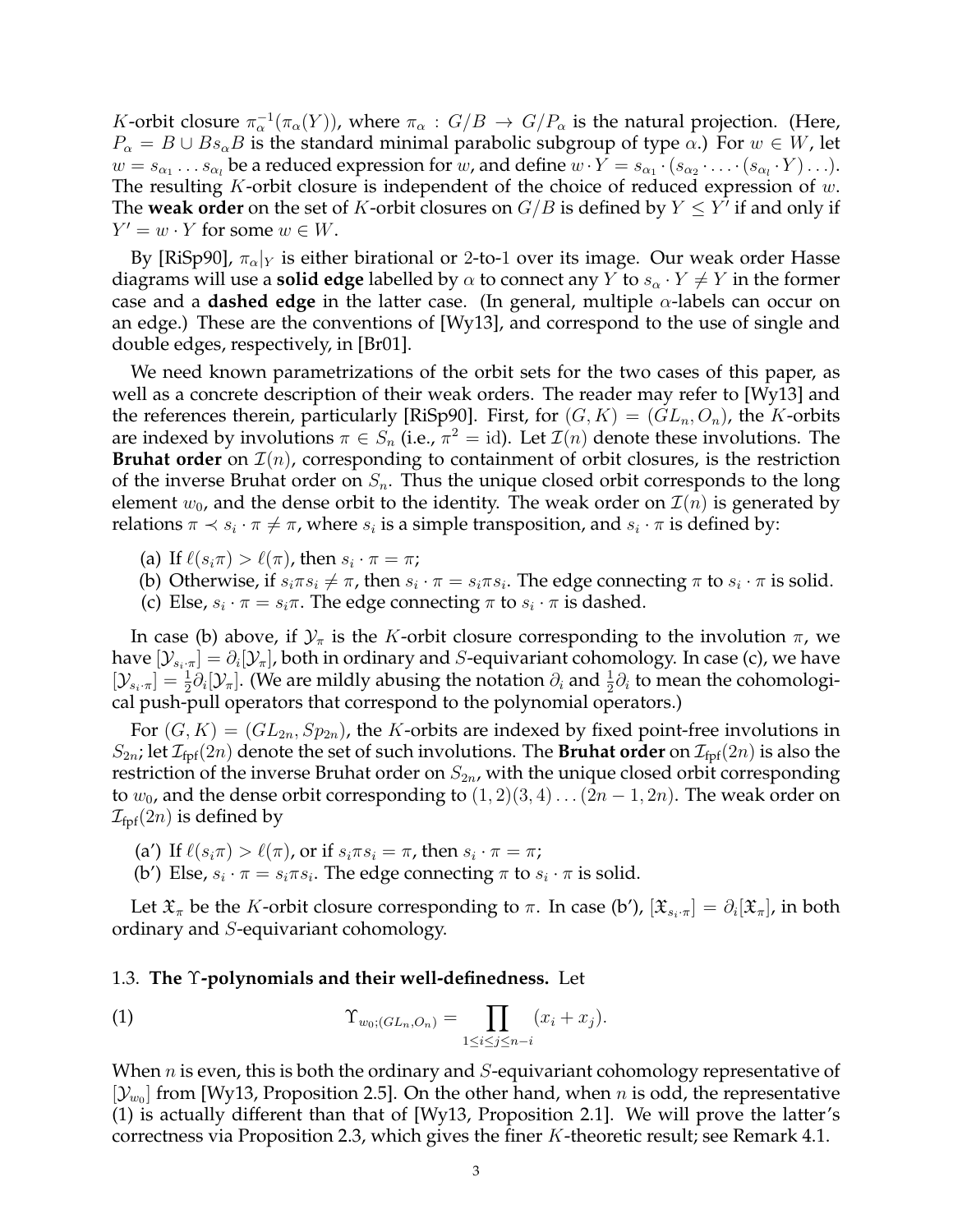For all  $\pi \in \mathcal{I}(n)$ , a representative for  $[\mathcal{Y}_\pi]$  can be computed starting from  $\Upsilon_{w_0:(GL_n,O_n)}$  and applying a sequence of (possibly  $\frac{1}{2}$ -scaled) divided difference operators along a saturated path from  $w_0$  to  $\pi$ , as indicated in Section 1.2. That is, suppose

$$
\pi = s_{i_1} \cdot (s_{i_2} \cdot \ldots \cdot (s_{i_l} \cdot w_0) \ldots).
$$

Then define

$$
\Upsilon_{\pi;(GL_n,O_n)}:=\widetilde{\partial}_{i_1}\widetilde{\partial}_{i_2}\cdots\widetilde{\partial}_{i_l}\Upsilon_{w_0;(GL_n,O_n)},
$$

where  $\tilde{\partial}_i$  equals  $\partial_i$  if  $i$  corresponds to a single edge in the path, and  $\frac{1}{2}\partial_i$  otherwise.

For the case  $(GL_{2n}, Sp_{2n})$  define

(2) 
$$
\Upsilon_{w_0;(GL_{2n},Sp_{2n})} = \prod_{1 \leq i < j \leq 2n-i} (x_i + x_j).
$$

This is the representative of  $[\mathfrak{X}_{w_0}]$  from [Wy13, Proposition 2.7]. Given any  $\pi\in\mathcal{I}_\text{fpf}(2n)$ , we can similarly compute a representative for  $[\mathfrak{X}_{\pi}]$  using divided difference operators along a chosen saturated path in the weak order. In this manner, we similarly define polynomials  $\Upsilon_{\pi;(GL_{2n},Sp_{2n})}.$ 

We emphasize that the same Υ polynomials represent the classes of orbit closures in both ordinary and S-equivariant cohomology. In the equivariant case, they only vacuously involve the extra set of "equivariant" y-variables; cf. (4). By contrast, the *double Schubert polynomials*, which represent the T-equivariant cohomology classes of Schubert varieties, actually involve these additional " $y$ " variables. This is also true of the *T*-equivariant representatives for  $GL_p \times GL_q$ -orbit closures from [WyYo13].

Our point is to establish that the Υ**-polynomials** above are actually well-defined:

**Theorem 1.1.**  $\Upsilon_{\pi,(GL_n,O_n)}$  *and*  $\Upsilon_{\pi,(GL_{2n},Sp_{2n})}$  *are independent of the path in weak order used to compute them. In addition, each* Υ*-polynomial is a nonnegative linear combination of (single) Schubert polynomials*  $\mathfrak{S}_w(x_1,\ldots,x_n)$  *for*  $w \in S_n$ , and therefore is in  $\mathbb{Z}_{\geq 0}[x_1,\ldots,x_n]$ .

The second statement of the theorem implies that in ordinary cohomology, these polynomials can also be deduced by a combinatorial formula of M. Brion [Br98, Theorem 1.5]. However, it seems nontrivial to explicitly relate the two descriptions of the representatives. We comment on this further in Section 5.

*Example* 1.2. The weak order of  $(GL_4, O_4)$  is pictured in Figure 1. The closed orbit corresponds to  $w_0 = (1, 4)(2, 3)$ , and its class is represented by

$$
\Upsilon_{w_0;(GL_4,O_4)} = 4x_1x_2(x_1+x_2)(x_1+x_3).
$$

Consider the orbit for  $\pi = (3, 4)$ . One path from  $w_0$  to  $\pi$  is labelled by  $s_2s_1s_2$ , while another is labelled by  $s_1s_2s_3$ . Taking into account dashed edges, these paths correspond respectively to  $\frac{1}{2} \partial_2 \partial_1 \partial_2$  and  $\frac{1}{2} \partial_1 \partial_2 \partial_3$ . Although  $\frac{1}{2} \partial_2 \partial_1 \partial_2 \neq \frac{1}{2}$  $\frac{1}{2}\partial_1\partial_2\partial_3$ , we have

$$
\frac{1}{2}\partial_2\partial_1\partial_2\Upsilon_{w_0;(GL_4,O_4)} = \frac{1}{2}\partial_1\partial_2\partial_3\Upsilon_{w_0;(GL_4,O_4)} = 2(x_1 + x_2 + x_3),
$$

in agreement with Theorem 1.1.

The full table of  $\Upsilon$  polynomials for the pair  $(GL_4, O_4)$  is given in Table 1.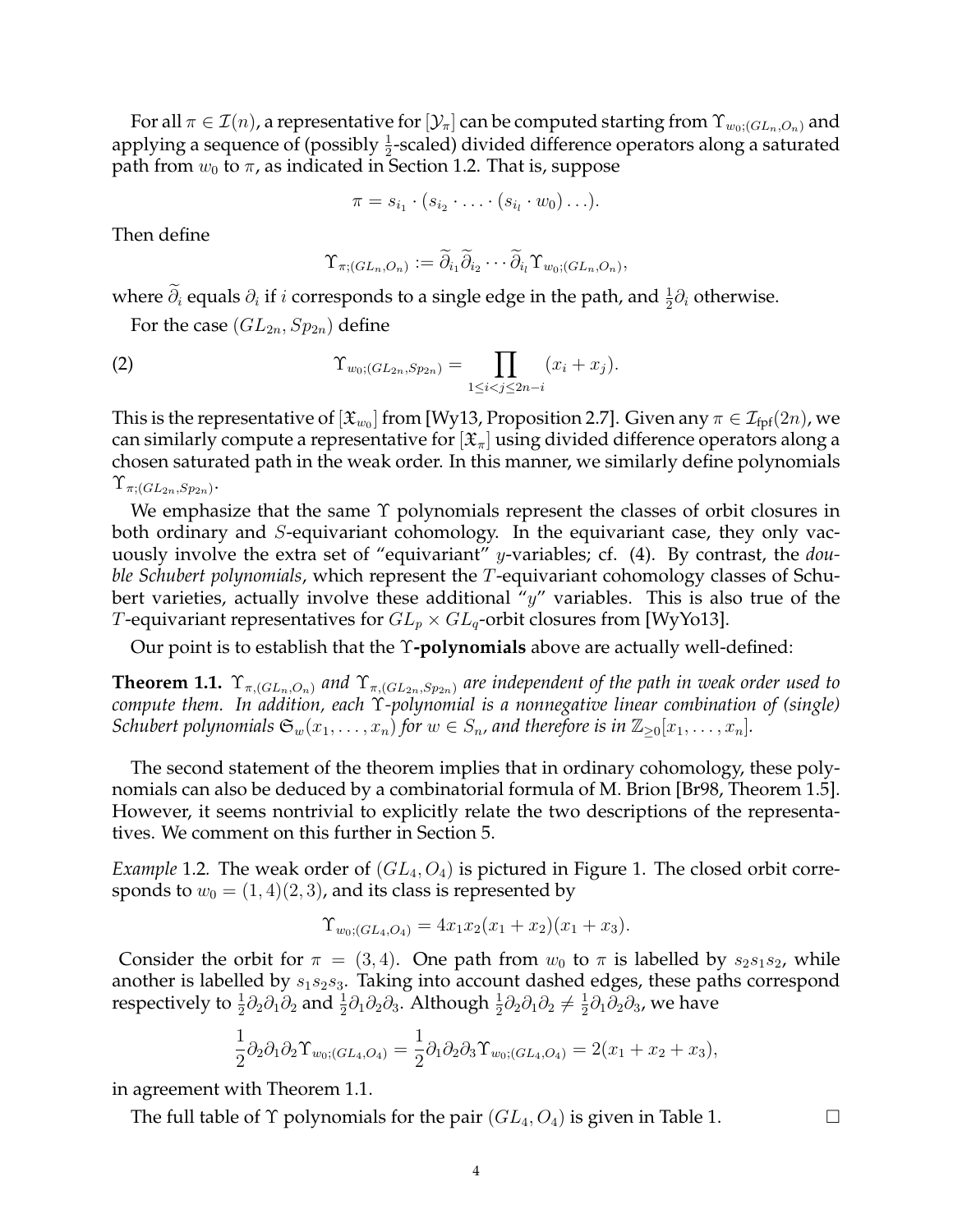

FIGURE 1. Labelled Hasse diagram for weak order of  $(GL_4, O_4)$ 

| Involution $\pi$ | $\Upsilon_{\pi;(GL_4,O_4)}$ |
|------------------|-----------------------------|
| (1,4)(2,3)       | $4x_1x_2(x_1+x_2)(x_1+x_3)$ |
| (1,3)(2,4)       | $4x_1x_2(x_1+x_2)$          |
| (1, 4)           | $2x_1(x_1+x_2)(x_1+x_3)$    |
| (1,2)(3,4)       | $4x_1(x_1+x_2+x_3)$         |
| (1,3)            | $2x_1(x_1+x_2)$             |
| (2,4)            | $2(x_1+x_2)(x_1+x_2+x_3)$   |
| (1, 2)           | $2x_1$                      |
| (3,4)            | $2(x_1+x_2+x_3)$            |
| (2,3)            | $2(x_1+x_2)$                |
| id               |                             |

TABLE 1. Polynomial representatives for  $(GL_4, O_4)$ 

*Example* 1.3. Consider the pair  $(GL_6, Sp_6)$ . The weak order on  $\mathcal{I}_{\text{fpf}}(6)$  is depicted in Figure 2. The class of the closed orbit, indexed by  $w_0 = (1, 6)(2, 5)(3, 4)$ , is represented by

$$
\Upsilon_{w_0;(GL_6,Sp_6)} = (x_1+x_2)(x_1+x_3)(x_1+x_4)(x_1+x_5)(x_2+x_3)(x_2+x_4).
$$

There are a couple of 2-step paths from  $w_0$  to  $\pi = (1, 5)(2, 4)(3, 6)$ . One path is labelled by  $s_2s_1$ , while another is labelled by  $s_5s_2$ . We compute a representative for  $[\mathfrak{X}_{\pi}]$  by applying either  $\partial_2\partial_1$  or  $\partial_5\partial_2$  to  $\Upsilon_{w_0;(GL_6,Sp_6)}$ . Since  $s_2s_1\neq s_5s_2$ ,  $\partial_2\partial_1\neq\partial_5\partial_2$ . Nevertheless,

$$
\partial_2 \partial_1 \Upsilon_{w_0; (GL_6, Sp_6)} = \partial_5 \partial_2 \Upsilon_{w_0; (GL_6, Sp_6)} = (x_1 + x_2)(x_1 + x_3)(x_1 + x_4)(x_2 + x_3),
$$

again agreeing with Theorem 1.1.

The full table of  $\Upsilon$  polynomials for the pair  $(GL_6, Sp_6)$  is given in Table 2.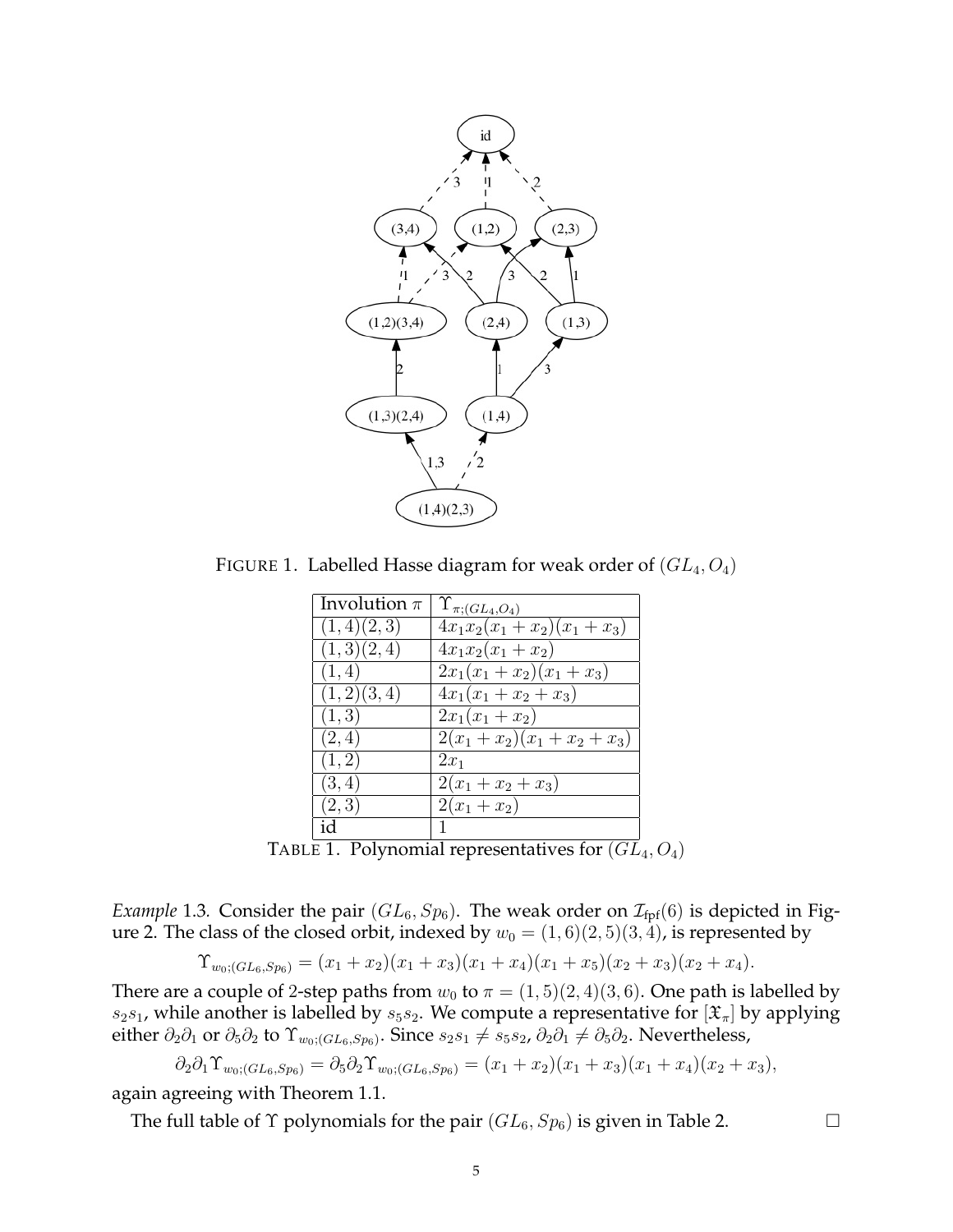

FIGURE 2. Labelled Hasse diagram for weak order of  $(GL_6, Sp_6)$ 

1.4. **Stability of the Y-polynomials.** The natural inclusion of  $GL_n$  into  $GL_N$  ( $N \ge n$ ) sends an  $n \times n$  matrix A to the  $N \times N$  block matrix whose upper left  $n \times n$  corner is A, whose lower-right  $(N - n) \times (N - n)$  corner is the identity, and whose off-diagonal blocks are zero. This inclusion sends the standard Borel of  $GL_n$  into the standard Borel of  $GL_N$ , and thereby induces an inclusion of flag varieties  $Fl_n \hookrightarrow Fl_N$ .

First, consider the pair  $(GL_n, O_n)$ . Define  $\iota : S_n \hookrightarrow S_N$  to send a permutation  $\pi$  to the unique permutation  $\pi' := \iota(\pi)$  satisfying  $\pi'(i) = \pi(i)$  for  $i \leq n$ , and  $\pi'(i) = i$  for  $i > n$ . Clearly, if  $\pi \in \mathcal{I}(n)$ , then  $\pi' \in \mathcal{I}(N)$ . It follows, for example, from the set-theoretic description of K-orbit closures [Wy13], that the image of  $\mathcal{Y}_\pi$  under the aforementioned inclusion  $Fl_n \hookrightarrow Fl_N$ , is the  $O_N$ -orbit closure  $\mathcal{Y}_{\pi'}$ .

For the case  $(GL_{2n}, Sp_{2n})$ , if  $\pi \in \mathcal{I}_{\text{fpf}}(2n)$ , consider the map  $\iota_{\text{fpf}} : S_{2n} \hookrightarrow S_{2N}$  which sends  $\pi \in S_{2n}$  to the unique permutation  $\pi' := \iota_{\text{fpf}}(\pi) \in S_{2N}$  which coincides with  $\pi$  on  $\{1, \ldots, 2n\}$ , and which transposes i and  $i + 1$  for  $i = 2n + 1, 2n + 3, \ldots, 2N - 3, 2N - 1$ . Clearly,  $\iota_{\text{fpf}} \in \mathcal{I}_{\text{fpf}}(2N)$ . The set-theoretic description of the orbit closures from [Wy13] implies that the image of  $\mathfrak{X}_\pi \subseteq Fl_{2n}$  under the inclusion  $Fl_{2n} \hookrightarrow Fl_{2N}$  is  $\mathfrak{X}_{\pi}$ .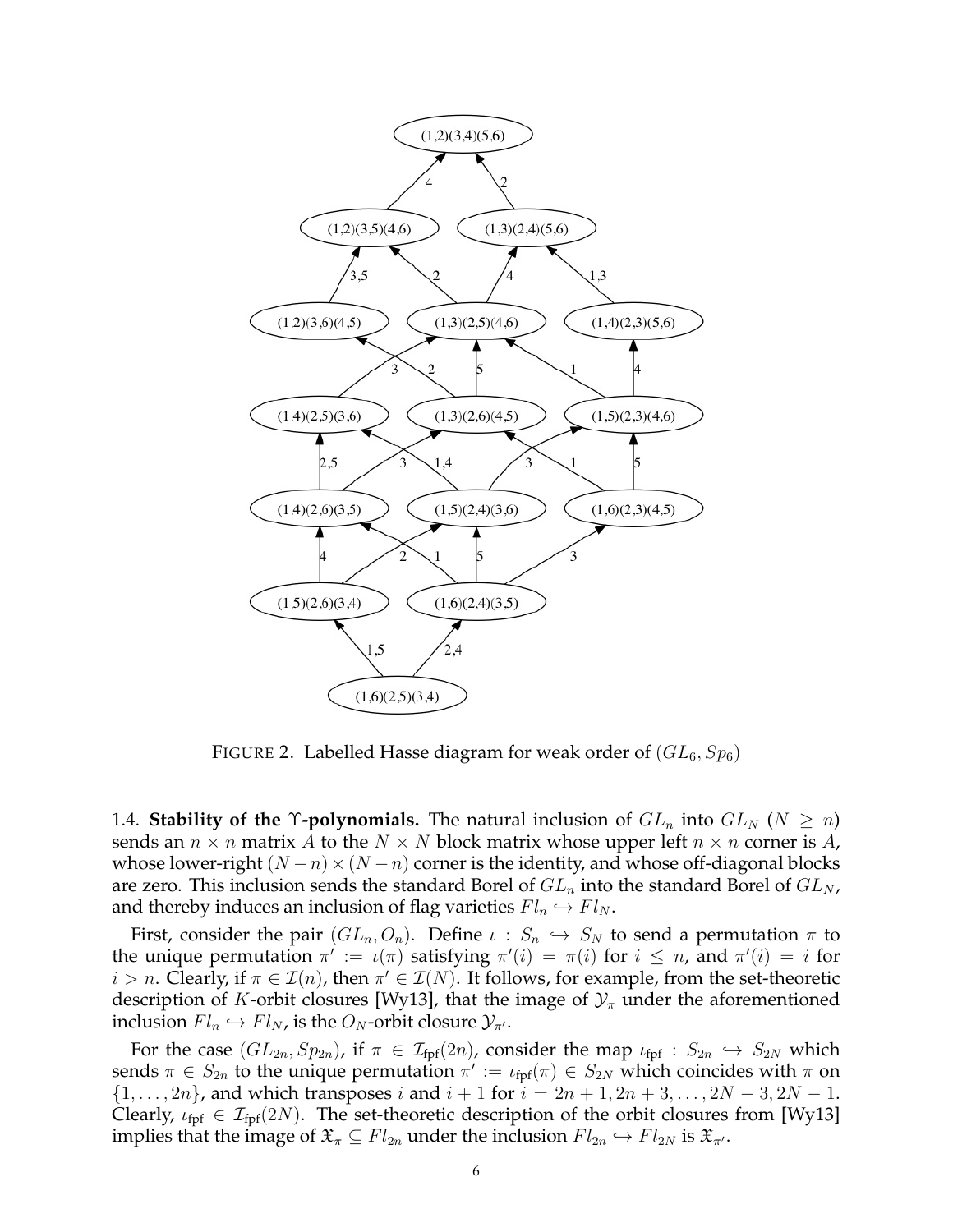| Involution $\pi$ | $\Upsilon_{\pi;(GL_6,Sp_6)}$                             |
|------------------|----------------------------------------------------------|
| (1,6)(2,5)(3,4)  | $(x_1+x_2)(x_1+x_5)(x_1+x_3)(x_1+x_4)(x_2+x_3)(x_2+x_4)$ |
| (1,5)(2,6)(3,4)  | $(x_1+x_2)(x_1+x_3)(x_1+x_4)(x_2+x_3)(x_2+x_4)$          |
| (1,6)(2,4)(3,5)  | $(x_1+x_2)(x_1+x_5)(x_1+x_3)(x_1+x_4)(x_2+x_3)$          |
| (1,4)(2,6)(3,5)  | $(x_1+x_2)(x_1+x_3)(x_2+x_3)(x_1+x_2+x_4+x_5)$           |
| (1,5)(2,4)(3,6)  | $(x_1+x_2)(x_1+x_3)(x_1+x_4)(x_2+x_3)$                   |
| (1,6)(2,3)(4,5)  | $(x_1+x_2)(x_1+x_5)(x_1+x_3)(x_1+x_4)$                   |
| (1,4)(2,5)(3,6)  | $(x_1+x_2)(x_1+x_3)(x_2+x_3)$                            |
| (1,3)(2,6)(4,5)  | $(x_1+x_2)(x_1^2+x_2^2+\sum x_ix_j)$                     |
|                  | $1\leq i < j \leq 5$                                     |
| (1,5)(2,3)(4,6)  | $(x_1+x_2)(x_1+x_3)(x_1+x_4)$                            |
| (1,2)(3,6)(4,5)  | $(x_1+x_2+x_3+x_4)(x_1+x_2+x_3+x_5)$                     |
| (1,3)(2,5)(4,6)  | $(x_1+x_2)(x_1+x_2+x_3+x_4)$                             |
| (1,4)(2,3)(5,6)  | $(x_1+x_2)(x_1+x_3)$                                     |
| (1,2)(3,5)(4,6)  | $x_1 + x_2 + x_3 + x_4$                                  |
| (1,3)(2,4)(5,6)  | $x_1 + x_2$                                              |
| (1,2)(3,4)(5,6)  | $\mathbf{1}$                                             |

TABLE 2. Polynomial representatives for  $(GL_6,Sp_6)$ 

We view the following theorem as an analogue of the stability property for Schubert polynomials, which states that  $\mathfrak{S}_{\iota(w)} = \mathfrak{S}_w$  (see, e.g., [Ma01, Corollary 2.4.5]):

**Theorem 1.4.** *For*  $n \le N$ ,  $\Upsilon_{\iota(\pi);(GL_N,O_N)} = \Upsilon_{\pi;(GL_n,O_n)}$  and  $\Upsilon_{\iota_{\text{fpf}}(\pi);(GL_{2N},Sp_{2N})} = \Upsilon_{\pi;(GL_{2n},Sp_{2n})}$ .

We are unaware of any analogous stability property of the representatives considered in [WyYo13] for the pair  $(GL_{p+q}, GL_p \times GL_q)$ .

1.5. **Organization.** In Section 2, we describe some K-theoretic extensions of the theorems of this section. These provide the first  $K$ -theoretic results for the symmetric pairs considered in this paper, complementing those for the  $K = GL_p \times GL_q$  case of [WyYo13]. We have complete analogues for the case  $(GL_{2n}, Sp_{2n})$ , using *Demazure operators*. However, for  $(GL_n, O_n)$ , we only provide a formula for the K-class of the closed orbit. In the latter case, we demonstrate by example that Demazure operators cannot be similarly used to make computations. In Section 3, we give combinatorial proofs of Theorems 1.1 and 1.4. Section 4 gives the proofs of the results of Section 2, using equivariant localization arguments combined with a self-intersection formula of R. W. Thomason. In Section 5, we present some final remarks.

### 2. K-THEORETIC EXTENSIONS

2.1. **Results.** For the pair  $(GL_{2n}, Sp_{2n})$ , we give complete extensions of Section 1's results to (S-equivariant) K-theory, the Grothendieck ring for the category of (S-equivariant) locally free sheaves on  $GL_{2n}/B$ .

The ordinary K-theory ring can be realized concretely as

(3) 
$$
K^0(GL_{2n}/B) \cong \mathbb{Z}[x_1,\ldots,x_{2n}]/I,
$$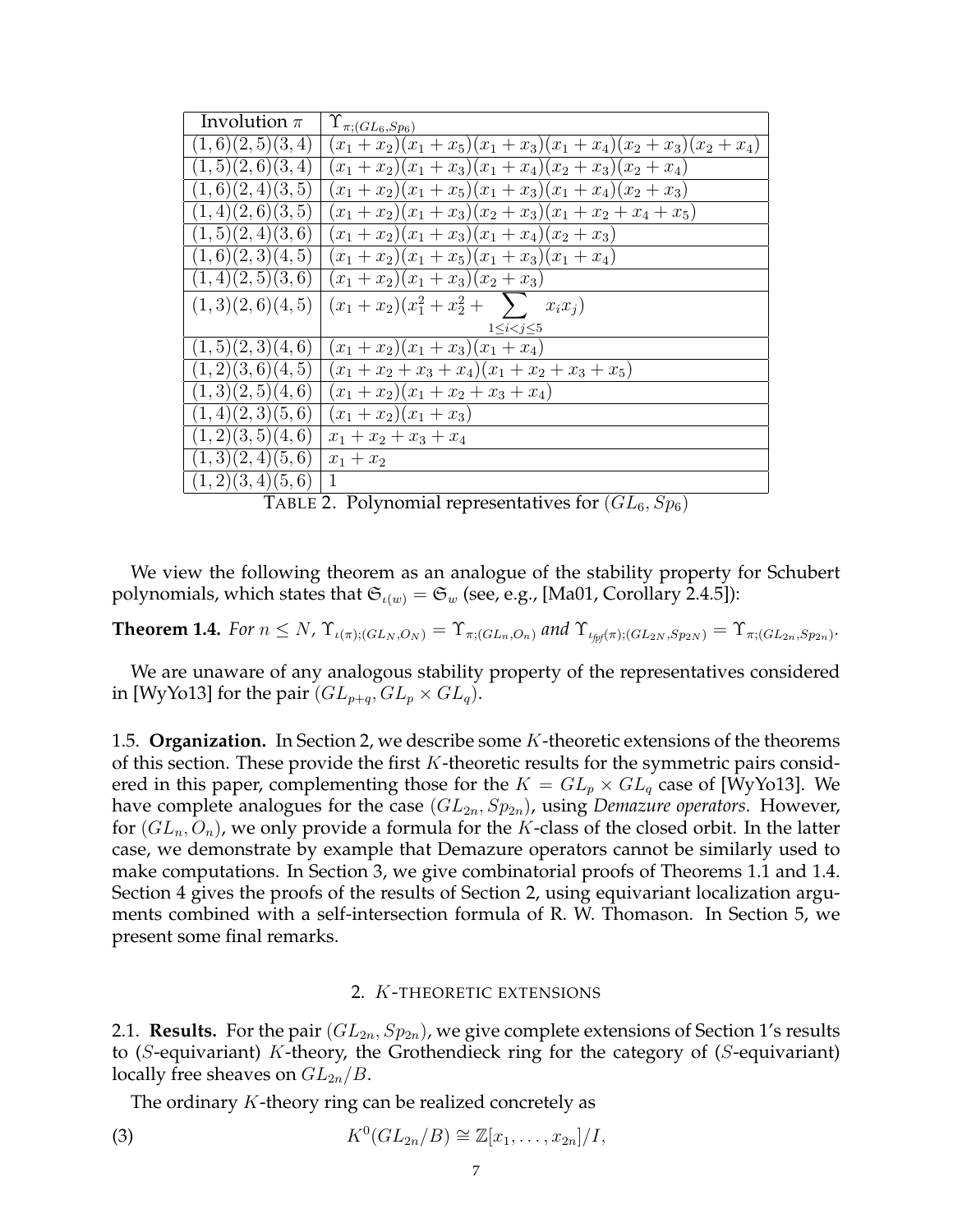where *I* is the ideal generated by  $e_d(x_1, \ldots, x_{2n}) - \binom{2n}{d}$  $\binom{dn}{d}$  for  $1 \leq d \leq 2n$ , with  $e_d$  the elementary symmetric polynomial of degree d; cf. [KnMi05, Section 2.3].

The S-equivariant K-theory can be realized as a quotient of a (Laurent) polynomial ring in two sets of variables, namely as

(4) 
$$
K_S^0(GL_{2n}/B) \cong \mathbb{Z}[x_1^{\pm 1}, \ldots, x_{2n}^{\pm 1}][y_1^{\pm 1}, \ldots, y_n^{\pm 1}]/J,
$$

with *J* generated by the differences  $e_d(x_1, \ldots, x_{2n}) - e_d(y_1, \ldots, y_n, y_n^{-1}, \ldots, y_1^{-1})$ . This can be deduced from the description of  $K^0_S(G/B)$  given in Section 4.2, for which a reference is [KoKu90]. The natural map from  $K_S^0(G/B)$  to  $K^0(G/B)$  which forgets the S-equivariant structure corresponds to setting all  $y_i$  equal to 1.

Thus for  $\pi \in \mathcal{I}_{\text{fpf}}(2n)$ , we seek a polynomial in the x and y variables which represents  $[O_{\mathfrak{X}_{\pi}}]$ , the class of the structure sheaf of the orbit closure  $\mathfrak{X}_{\pi}$  (considered as a coherent sheaf on  $GL_{2n}/B$ ) in  $K_S^0(GL_{2n}/B)$ . As with the results of Section 1, only the x variables actually appear in our representatives:

**Theorem 2.1.**  $[O_{\mathfrak{X}_{w_0}}]$  is represented, in both ordinary and S-equivariant K-theory, by the poly*nomial*

$$
\Upsilon_{w_0,(GL_{2n},Sp_{2n})}^K = \prod_{1 \le i < j \le 2n-i} (1 - x_i x_j).
$$

The Demazure operator (or "isobaric divided difference operator")  $D_i$  is a  $K$ -theoretic analogue of the divided difference operator  $\partial_i.$  It is defined by:

$$
D_i(f) = \frac{x_{i+1}f - x_i s_i(f)}{x_{i+1} - x_i} = -\partial_i(x_{i+1}f).
$$

If one starts with  $\Upsilon_{w_0,(GL_{2n},Sp_{2n})}^K$  and applies a sequence of Demazure operators corresponding to a path from  $w_0$  to  $\pi$  in  $\mathcal{I}_{\rm fpf}(2n)$ , the result  $\Upsilon^K_{\pi,(GL_{2n},Sp_{2n})}$  represents  $[\mathcal{O}_{\mathfrak{X}_{\pi}}]$  in both ordinary K-theory (3) and S-equivariant K-theory (4). This is justified in Section 2.2. As in Section 1, we show that the representative is independent of the sequence of Demazure operators applied.

**Theorem 2.2.** The polynomial  $\Upsilon^K_{\pi,(GL_{2n},Sp_{2n})}$  is independent of the choice of path in weak order *used to compute it. The*  $\Upsilon^K$ -polynomials are stable with respect to the inclusion  $\iota_{\text{tot}} : \mathcal{I}_{\text{tot}}(2n) \hookrightarrow$  $\mathcal{I}_{\text{fpr}}(2N)$  *for any*  $N \geq n$ *.* 

The  $\Upsilon^K$ -polynomials for the case ( $GL_6$ ,  $Sp_6$ ) are given in Table 3.

For  $(GL_n, O_n)$ , we only have a formula for the class of the closed orbit:

 ${\bf Proposition \ 2.3.} \ [\mathcal{O}_{\mathcal{Y}_{w_0}}]$  is represented, in both ordinary and  $S$ -equivariant  $K$ -theory, by the *polynomial*

$$
\Upsilon_{w_0,(GL_n,O_n)}^K = \prod_{1 \le i \le j \le n-i} (1 - x_i x_j).
$$

As explained in Section 2.2, one cannot expect Demazure operators to compute the Ktheory representatives for  $(GL_n, O_n)$ . That said, we computed tables of representatives for  $n = 3, 4$  differently. They appear in Tables 4 and 5. (Recall that the weak order for the case  $n = 4$  was given as Figure 1. The weak order for  $n = 3$  appears in Figure 3.)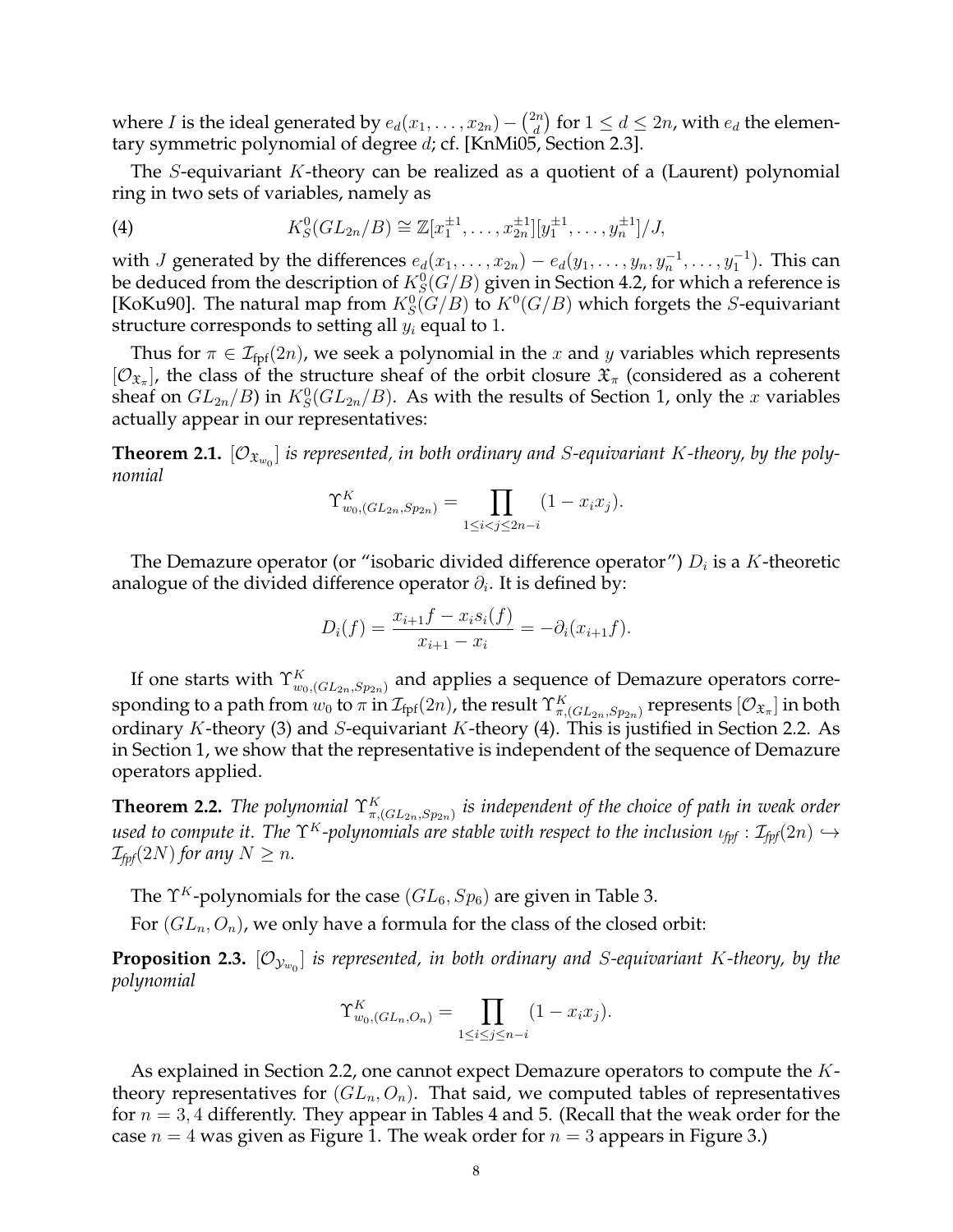| Involution $\pi$                     | $\Upsilon_{\pi;(GL_6,Sp_6)}$                                                                                 |
|--------------------------------------|--------------------------------------------------------------------------------------------------------------|
| (1,6)(2,5)(3,4)                      | $(1-x_1x_2)(1-x_1x_3)(1-x_1x_4)(1-x_1x_5)(1-x_2x_3)(1-x_2x_4)$                                               |
| (1,5)(2,6)(3,4)                      | $(1-x_1x_2)(1-x_1x_3)(1-x_1x_4)(1-x_2x_3)(1-x_2x_4)$                                                         |
| (1,6)(2,4)(3,5)                      | $(1-x_1x_2)(1-x_1x_3)(1-x_1x_4)(1-x_1x_5)(1-x_2x_3)$                                                         |
| (1,4)(2,6)(3,5)                      | $(1-x_1x_2)(1-x_1x_3)(1-x_2x_3)(1-x_1x_2x_4x_5)$                                                             |
| (1,5)(2,4)(3,6)                      | $(1-x_1x_2)(1-x_1x_3)(1-x_1x_4)(1-x_2x_3)$                                                                   |
|                                      | $(1,6)(2,3)(4,5)$ $(1-x_1x_2)(1-x_1x_3)(1-x_1x_4)(1-x_1x_5)$                                                 |
|                                      | $(1,4)(2,5)(3,6)$ $(1-x_1x_2)(1-x_1x_3)(1-x_2x_3)$                                                           |
|                                      | $(1,3)(2,6)(4,5)$ $(1-x_1x_2)(1-x_1x_2x_3x_4-x_1x_2x_3x_5-x_1x_2x_4x_5+x_1^2x_2x_3x_4x_5+x_1x_2^2x_3x_4x_5)$ |
|                                      | $(1,5)(2,3)(4,6)$ $(1-x_1x_2)(1-x_1x_3)(1-x_1x_4)$                                                           |
|                                      | $(1,2)(3,6)(4,5)$ $(1-x_1x_2x_3x_4)(1-x_1x_2x_3x_5)$                                                         |
|                                      | $(1,3)(2,5)(4,6)$ $(1-x_1x_2)(1-x_1x_2x_3x_4)$                                                               |
|                                      | $(1,4)(2,3)(5,6)$ $(1-x_1x_2)(1-x_1x_3)$                                                                     |
| $(1,2)(3,5)(4,6)$   $1-x_1x_2x_3x_4$ |                                                                                                              |
| $(1,3)(2,4)(5,6)$   $1-x_1x_2$       |                                                                                                              |
| (1,2)(3,4)(5,6)                      |                                                                                                              |

TABLE 3. K-theoretic polynomial representatives for  $(GL_6, Sp_6)$ 

The representatives in Tables 4 and 5 were computed using a geometric perspective originally applied by A. Knutson-E. Miller [KnMi05] to justify Schubert polynomials. For a variety  $X\subset GL_n/B$ , consider the preimage  $\pi^{-1}(X)\subset GL_n$  under the natural projection, and  $\pi^{-1}(X) \subset \text{Mat}_{n \times n}$ . If X is a K-orbit closure, then  $\pi^{-1}(X)$  is stable under the action of  $B_K \times B$ , where  $B_K = B \cap K$  is the standard Borel subgroup of K (acting by multiplication on the left), and B is the standard Borel of  $GL_n$  (acting by inverse multiplication on the right). Identifying

$$
[\mathcal{O}_{\overline{\pi^{-1}(X)}}]_{B_K \times B} \in K_{B_K \times B}^{\circ}(\mathrm{Mat}_{n \times n}) \text{ with } [\mathcal{O}_{\overline{\pi^{-1}(X)}}]_{S \times T} \in K_{S \times T}^{\circ}(\mathrm{Mat}_{n \times n})
$$

(see [KnMi05, Corollary 2.3.1 and Remark 2.3.3]) uniquely picks out a polynomial representative for  $[\mathcal{O}_X]\in K_S^\circ(GL_n/B).$  The class  $[\mathcal{O}_{\overline{\pi^{-1}(X)}}]_{S\times T}$  is computable as the multigraded K-polynomial of the ideal of  $\pi^{-1}(X)$ , where the multigrading arises from the  $S \times T$ -action on  $\mathrm{Mat}_{n\times n}$ .

To apply this in the case of  $X = \mathcal{Y}_\pi$ , we use the set-theoretic description of the orbit closures from [Wy13] to deduce set-theoretically correct equations for  $\pi^{-1}(X)\subset GL_n.$  These equations are scheme-theoretically correct for the **matrix** K-orbit  $\pi^{-1}(X) \subset M_{n \times n}$  provided they generate a prime ideal. We have computationally verified that this is indeed the case for  $n = 3, 4$ . The K-theoretic representatives of Tables 4 and 5 are the aforementioned K-polynomials, computed as numerators of multigraded Hilbert series. All computations were carried out using Macaulay 2.

Empirically, one notices that after the substitution  $x_i \mapsto 1 - x_i$ , the representatives computed this way alternate in sign by degree. When the  $K$ -orbits have rational singularities, this is expected; see the comments at the end of Section 4. However,  $O_n$ -orbit closures on  $GL_n/B$  do not have rational singularities in general. Thus we are not aware of an explanation of this apparent alternation in sign, if in fact it holds in general.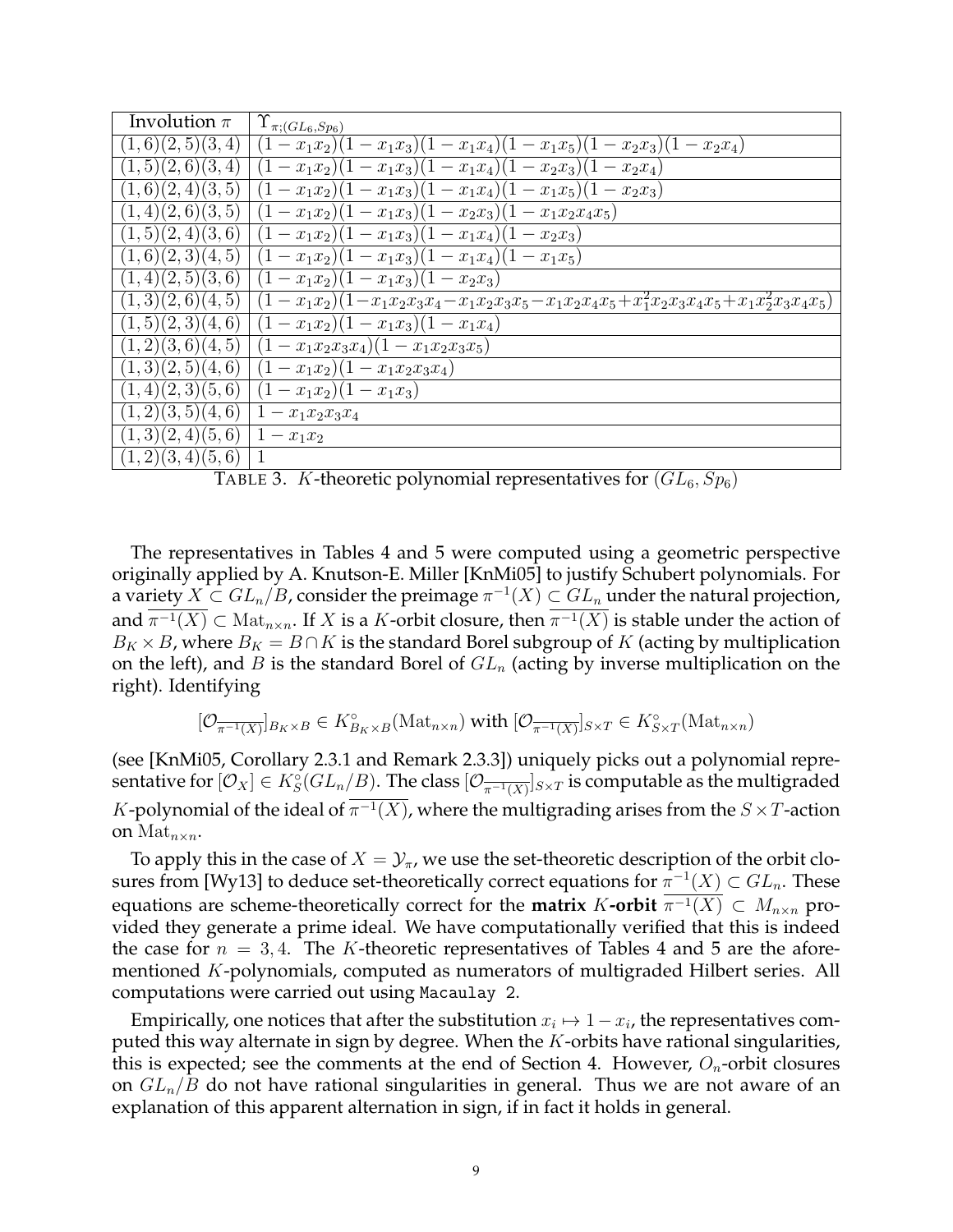

FIGURE 3. Labelled Hasse diagram for weak order of  $(GL_3, O_3)$ 

|        | Involution $\pi$   K-polynomial for matrix K-orbit |
|--------|----------------------------------------------------|
| (1, 3) | $\sqrt{(1-x_1^2)(1-x_1x_2)}$                       |
|        | $1 - x_1^2$                                        |
| (2,3)  | $(1-x_1x_2)(1+x_1x_2)$                             |
|        |                                                    |

TABLE 4. K-theoretic polynomial representatives for  $(GL_3, O_3)$ 

| Involution $\pi$ | $K$ -polynomial for matrix $K$ -orbit                                  |
|------------------|------------------------------------------------------------------------|
| (1,4)(2,3)       | $\sqrt{(1-x_1^2)(1-x_2^2)(1-x_1x_2)(1-x_1x_3)}$                        |
| (1,3)(2,4)       | $\frac{(1-x_1^2)(1-x_2^2)(1-x_1x_2)}{x_1x_2(x_2)}$                     |
| (1, 4)           | $(1-x_1^2)(1-x_1x_2)(1-x_1x_3)$                                        |
| (1,2)(3,4)       | $\frac{(1-x_1^2)(1-x_1x_2x_3)(1+x_1x_2x_3)}{x_1x_2x_3(x_1+x_1x_2x_3)}$ |
| (1,3)            | $\overline{(1-x_1^2)(1-x_1x_2)}$                                       |
| (2,4)            | $(1-x_1x_2)(1+x_1x_2-x_1^2x_2x_3-x_1x_2^2x_3)$                         |
| (1, 2)           | $1-x_1^2$                                                              |
| (3, 4)           | $(1-x_1x_2x_3)(1+x_1x_2x_3)$                                           |
| (2,3)            | $(1-x_1x_2)(1+x_1x_2)$                                                 |
| id               |                                                                        |

TABLE 5. K-theoretic polynomial representatives for  $(\overline{GL_4}, O_4)$ 

2.2. **Demazure operators in** K**-theory.** Here we give a standard explanation of why Demazure operators are valid for K-theoretic computations for the pair  $(GL_{2n}, Sp_{2n})$ . We also explain why we cannot use them to obtain representatives for  $(GL_n, O_n)$ .

A K-orbit closure is **multiplicity-free** if every saturated chain in weak order connecting it to the unique maximal orbit consists only of solid edges; cf. Section 1.2. In particular, all orbit closures for  $(GL_{2n}, Sp_{2n})$  are of this type, since the weak order graphs for that pair contain no dashed edges at all. The following result is part of [Br01, Theorem 6]:

**Theorem 2.4** ([Br01])**.** *If* Y *is any multiplicity-free* K*-orbit closure on* G/B*, then* Y *has rational singularities.*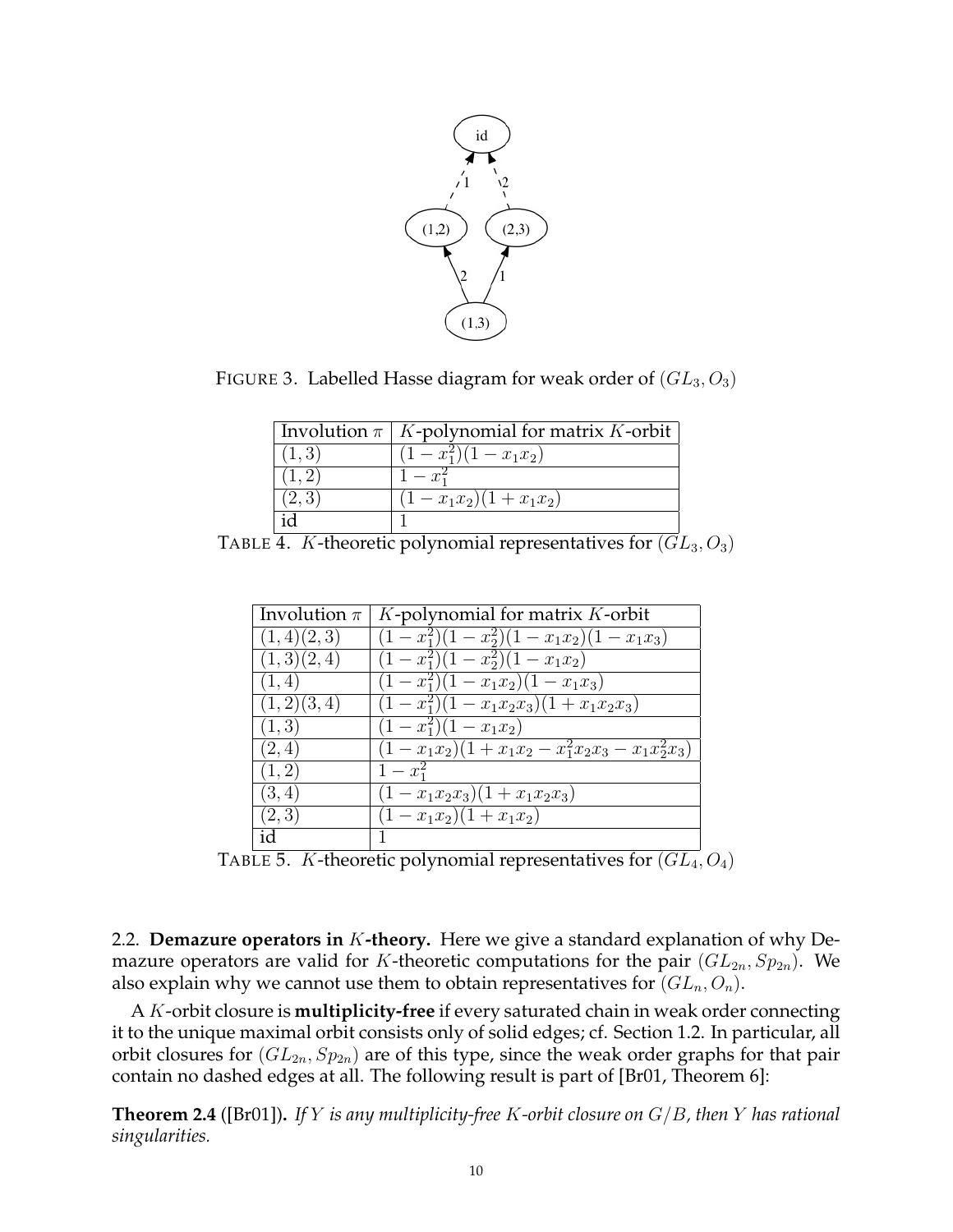Consider any two  $Sp_{2n}$ -orbit closures Y and Y' on  $GL_{2n}/B$ , with Y' covering Y in the weak order. They are connected by a solid edge, say with label  $i$ . As explained in Section 1.2, this solid edge indicates that the map  $\pi : Y \to \pi(Y)$  (the restriction of the natural map  $\pi: G/B \to G/P_i$  to Y) is birational. Now, by Theorem 2.4, both Y and Y' have rational singularities. Thus  $\pi(Y)$  has the same properties, since  $Y'$  is a  $\mathbb{P}^1$ -bundle over  $\pi(Y)$ . In particular,  $\pi(Y)$  is normal. Zariski's Main Theorem [Ha77, Ch. III, §11] then implies that

$$
\pi_* \mathcal{O}_Y \cong \mathcal{O}_{\pi(Y)}.
$$

On the other hand, if we consider the diagram



(where  $\widetilde{Y} \stackrel{r}{\longrightarrow} Y$  is a resolution of singularities for Y), then a straightforward argument using the Leray spectral sequence

$$
R^i \pi_*(R^j r_* \mathcal{O}_{\widetilde{Y}}) \Rightarrow R^{i+j} q_* \mathcal{O}_{\widetilde{Y}}
$$

implies that  $R^i \pi_* \mathcal{O}_Y = 0$ . Thus in K-theory, we have that

$$
\pi_*[\mathcal{O}_Y] := [\pi_*\mathcal{O}_Y] + \sum_{i \geq 1} [R^i \pi_* \mathcal{O}_Y] = [\mathcal{O}_{\pi(Y)}].
$$

Then it follows that

$$
[\mathcal{O}_{Y'}] = [\mathcal{O}_{\pi^{-1}(\pi(Y))}] = \pi^*[\mathcal{O}_{\pi(Y)}] = (\pi^* \circ \pi_*)[\mathcal{O}_Y] = D_i[\mathcal{O}_Y],
$$

since  $\pi^* \circ \pi_*$  is precisely the operator  $D_i$ .

The above argument cannot always be applied for the pair  $(GL_n, O_n)$ . There are two situations we discuss. The first occurs when instead of being connected by a solid edge, Y and  $Y'$  are connected by a dashed edge. The second occurs when  $Y$  and  $\overline{Y'}$  are connected by a solid edge, but  $Y'$  is not normal. In the first case,  $\pi:Y\to \pi(Y)$  is no longer birational (rather, it has degree 2), while in the second case,  $\pi$  *is* birational, but  $\pi(Y)$  is now not normal. In either event, Zariski's Main Theorem no longer applies, so we do not expect that  $\pi_* \mathcal{O}_Y \cong \mathcal{O}_{\pi(Y)}$ . Actually, in both cases there is an injection

$$
\mathcal{O}_{\pi(Y)} \hookrightarrow \pi_* \mathcal{O}_Y,
$$

but this map is not necessarily an isomorphism. Suppose the map's cokernel is  $\mathcal{C}$ . Then in K-theory,

$$
[\pi_* \mathcal{O}_Y] = [\mathcal{O}_{\pi(Y)}] + [\mathcal{C}],
$$

so when computing  $\pi_*[O_Y]$  there may be nontrivial corrections.

We now show that these correction terms are in fact nontrivial. We give an example of each, both for  $(GL_4, O_4)$ .

*Example* 2.5*.* First, consider the codimension-1  $O_4$ -orbit closure Y on  $GL_4/B$  corresponding to the involution (1, 2). It is connected to  $Y' = G/B$  (the closure of the dense orbit, which corresponds to the identity) by a dashed edge with label 1. The  $(S$ -equivariant and ordinary) K-class of Y is represented by  $1 - x_1^2$  (cf. Table 5). Since  $Y' = \overline{G}L_4/B$ , its *K*-class is represented by 1. However, when we apply  $D_1$  (or, if we like,  $\frac{1}{2}D_1$ ) to the class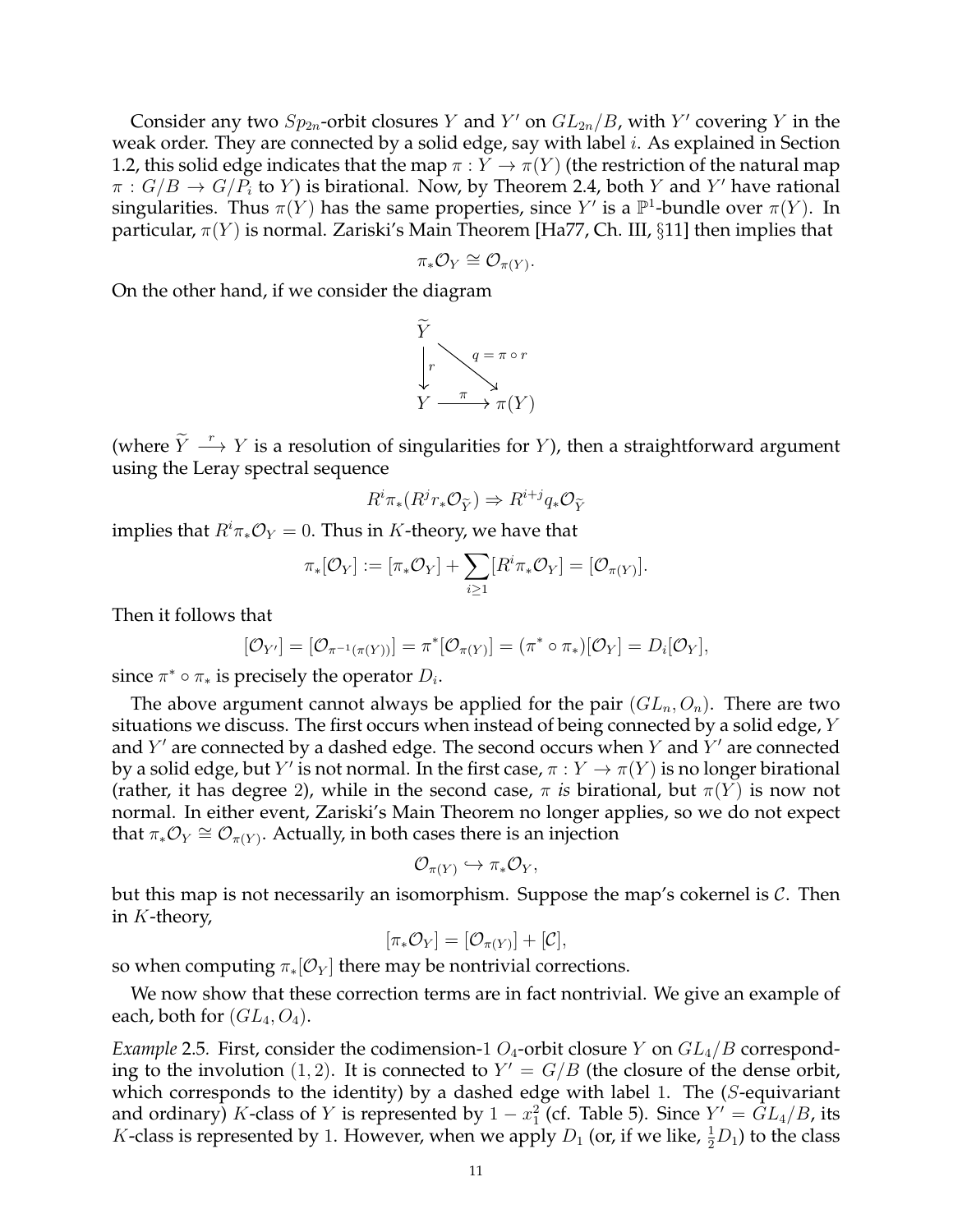represented by  $1-x_1^2$ , we get  $1+x_1x_2$  (resp.  $\frac{1}{2}(1+x_1x_2)$ ). One checks that neither  $1+x_1x_2$ nor  $\frac{1}{2}(1+x_1x_2)$  equals 1 (modulo *I*). So applying the Demazure operator to  $[\mathcal{O}_Y]$  does not give  $[O_{Y'}].$ 

*Example* 2.6. Now suppose the edge is solid, but Y' is not normal. For example, let Y be the  $O_4$ -orbit closure on  $GL_4/B$  corresponding to the involution  $(1, 3)(2, 4)$ , and let Y' be the orbit closure corresponding to  $(1, 2)(3, 4)$ . Then Y is connected to Y' by a solid edge with label 2, and Y' is not normal along the orbit closure corresponding to  $(1, 4)$  [Pe14, Corollary 4.4.4]. (In fact,  $Y'$  is reducible along  $(1, 4)$ .) Here we have (cf. Table 5)

$$
[\mathcal{O}_Y] = (1 - x_1^2)(1 - x_2^2)(1 - x_1x_2),
$$

while

(5) 
$$
[\mathcal{O}_{Y'}] = (1 - x_1^2)(1 - x_1x_2x_3)(1 + x_1x_2x_3).
$$

Yet  $D_2([\mathcal{O}_Y]) = (1-x_1^2)(1+x_2x_3-x_1x_2^2x_3-x_1x_2x_3^2)$ , which is not equal (modulo *I*) to the representative (5) of  $[O_{Y'}]$ . So again, we see that  $D_2([O_Y]) \neq [O_{Y'}]$ .

## 3. PROOFS OF THEOREMS 1.1 AND 1.4

#### 3.1. **Proof of Theorem 1.1.** For any n, let

$$
\mathcal{L}_n \subseteq \mathbb{Q}[x_1,\ldots,x_n]
$$

be the span of monomials  $x_1^{\alpha_1} \cdots x_n^{\alpha_n}$  where  $\alpha_i \leq n - i$ . It is well-known that the single Schubert polynomials  $\{\mathfrak{S}_w(X) \mid w \in S_n\}$  form a Z-linear basis for  $\mathcal{L}_n$ .

Clearly  $\Upsilon_{w_0;(GL_n,O_n)}$  is an element of  $\mathcal{L}_n$ . Thus  $\Upsilon_{w_0;(GL_n,O_n)}$  is a Z-linear combination of single Schubert polynomials whose indexing permutations lie in  $S_n$ . Since divided difference operators send Schubert polynomials in  $S_n$  to other Schubert polynomials in  $S_n$ , given an involution  $\pi \in S_n$ , any polynomial representative for  $[\mathcal{Y}_\pi]$  that one obtains via a sequence of divided difference operators is again a sum of single Schubert polynomials indexed by elements of  $S_n$ . Any two such representatives certainly represent  $[\mathcal{Y}_\pi]$ . But there can be only one polynomial representative for  $[\mathcal{Y}_\pi]$  which is a Z-linear combination of Schubert polynomials from  $S_n$  — namely, the one which uses precisely the Schubert polynomials which correspond to the Schubert (cohomology) *classes*  $[X^w]$  appearing in the unique expression for  $[\mathcal{Y}_\pi]$  in the basis of Schubert classes. Thus  $\Upsilon_{\pi;(GL_n,O_n)}$  is welldefined, as claimed. The same argument applies verbatim to the pair  $(GL_{2n}, Sp_{2n}).$ 

3.2. **Proof of Theorem 1.4.** We give a detailed proof for the  $(GL_{2n}, Sp_{2n})$ , and a sketch of the (similar) argument for the  $(GL_n, O_n)$  case. For fixed  $N \geq n$ , let  $\iota_{\text{fpf}}$  be the map  $\mathcal{I}_{\text{fpf}}(2n) \hookrightarrow \mathcal{I}_{\text{fpf}}(2N)$  defined in Section 1.4. Given  $\pi \in \mathcal{I}_{\text{fpf}}(2n)$  and any weak-order path from  $w_0$  to  $\pi$ , there is a corresponding path from  $\iota_{\text{fpf}}(w_0)$  to  $\iota_{\text{fpf}}(\pi)$  in  $\mathcal{I}_{\text{fpf}}(2N)$  with precisely the same edge labels. Thus it suffices to prove that

$$
\Upsilon_{\iota_{\text{fpf}}(w_0);(GL_{2N},Sp_{2N})} = \Upsilon_{w_0;(GL_{2n},Sp_{2n})}.
$$

Further, by induction, it is enough to show that for  $N \geq 2$ ,

$$
\Upsilon_{\iota_{\text{fpf}}(w_0);(GL_{2N},Sp_{2N})} = \Upsilon_{w_0;(GL_{2(N-1)},Sp_{2(N-1)})}.
$$

**Lemma 3.1.** Let  $\iota_{\text{fpf}}$  :  $\mathcal{I}_{\text{fpf}}(2N-2) \hookrightarrow \mathcal{I}_{\text{fpf}}(2N)$  be as in Section 1.4. In  $\mathcal{I}_{\text{fpf}}(2N)$ , there is a path *from*  $w_0$  *to*  $\iota_{\text{fpf}}(w_0)$  *with edges labelled*  $1, 2, \ldots, 2N - 2$  *(starting at the bottom and moving up).*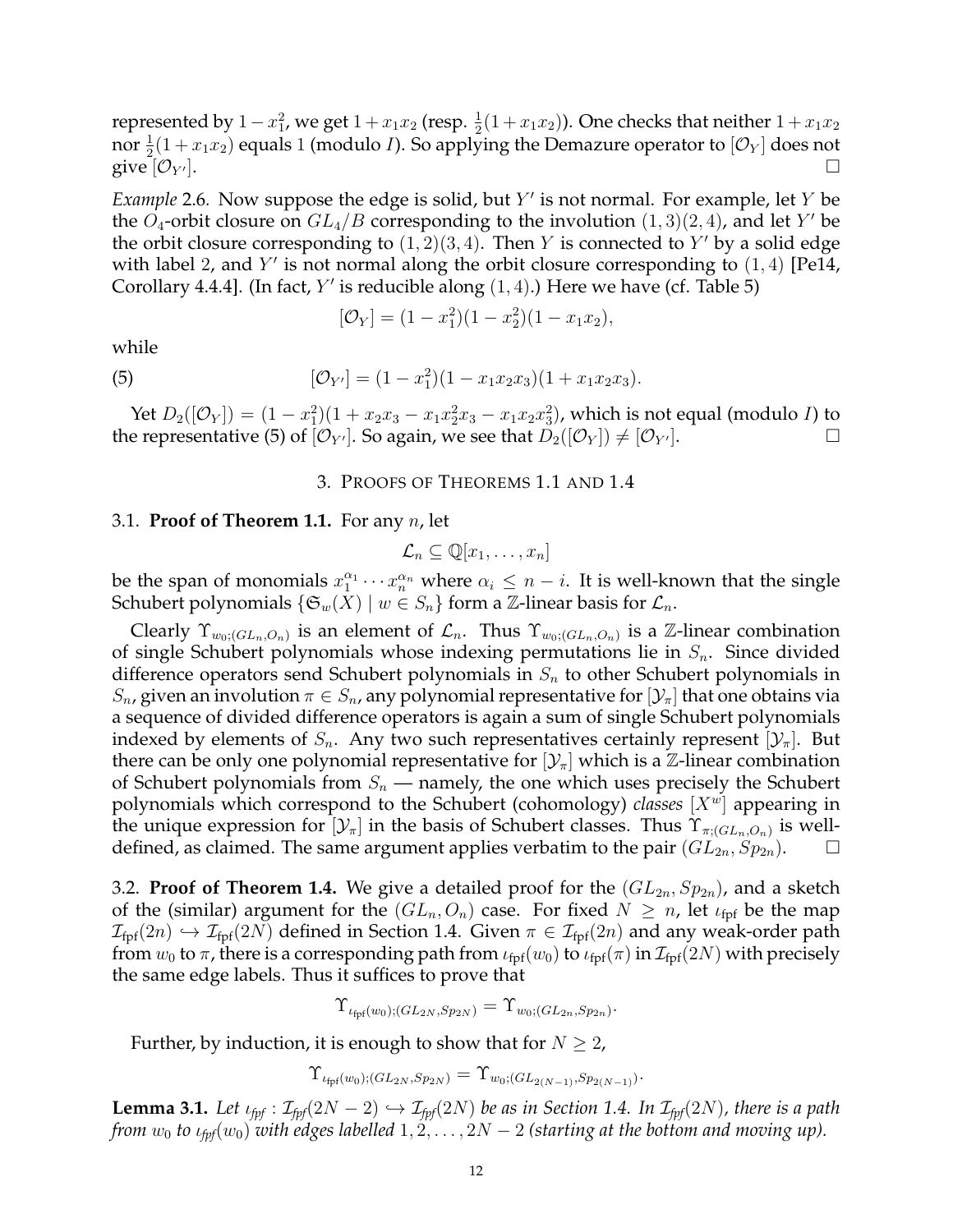*Proof.* It is clear that the conjugation action (b') which defines the weak order (cf. Section 1.2) of the simple reflection  $s_i$  on any fixed point-free involution simply interchanges the positions of *i* and  $i + 1$  within its cycle notation. (If *i* and  $i + 1$  are interchanged by the involution and appear within the same 2-cycle, then  $s_i\cdot\pi$  is simply  $\pi$ , as in (a').) So starting with  $w_0 \in S_{2N}$ , where each  $i = 1, \dots, N$  is paired with  $2N + 1 - i$  in the cycle notation, we simply show that consecutively acting by  $s_1, \ldots, s_{2N-2}$  in this way gives the fixed pointfree involution whose cycle notation pairs i with  $2N - 1 - i$  for  $i = 1, ..., N - 1$  (and thus, by necessity, pairs  $2N - 1$  with  $2N$ ).

For such an *i*, note that the index *i* is only moved by the reflections  $s_{i-1}$ , and then  $s_i$ . Whatever the action of  $s_{i-1}$ , the action of  $s_i$  must result in i being paired with whatever  $i + 1$  is initially paired with, namely  $2N - i$ , since when  $s_i$  acts, neither  $i + 1$  nor its initial partner  $2N - i$  have been affected. The index i is unaffected thereafter, but its new partner becomes  $2N - 1 - i$  upon the action of  $s_{2N-1-i}$ . Beyond this point, neither  $i$  nor  $2N - 1 - i$ are affected again. Thus *i* is paired with  $2N - 1 - i$ , as claimed.

Recall the polynomial

$$
\Upsilon_{w_0; (GL_{2N}, Sp_{2N})} = \prod_{1 \le i < j \le 2N - i} (x_i + x_j)
$$

from displayed equation (2), our chosen representative for the equivariant cohomology class of the closed orbit  $\mathfrak{X}_{w_0}.$  Call this polynomial  $\Upsilon$  for short, and consider the effect of applying to it the divided difference operators  $\partial_1, \ldots, \partial_{2N-2}$ , in that order. Note that there are  $N-1$  factors  $x_i + x_j$   $(i < j)$  of  $\Upsilon$  for which  $i + j = 2N$ , namely  $x_1 + x_{2N-1}, \ldots, x_{N-1} +$  $x_{N+1}$ . There are also  $N-1$  factors  $x_i + x_j$   $(i < j)$  for which  $i + j = 2N - 1$ , those being  $x_1 + x_{2N-2}, \ldots, x_{N-1} + x_N$ . The following establishes Theorem 1.4 in the symplectic case:

**Lemma 3.2.** *When computing*

$$
(\partial_{2N-2}\circ\partial_{2N-3}\circ\ldots\circ\partial_2\circ\partial_1)(\Upsilon),
$$

*each of the first*  $N - 1$  *operators applied removes a linear factor*  $x_i + x_j$  *with*  $i + j = 2N$ *. They are removed in the order*  $x_1 + x_{2N-1}, \ldots, x_{N-1} + x_{N+1}$ . Each of the next N – 1 operators applied *removes a linear factor*  $x_i + x_j$  *with*  $i + j = 2N - 1$ *. They are removed in the order*  $x_{N-1}$  +  $x_N, \ldots, x_1 + x_{2N-2}.$ 

*As a result, we have*

$$
\Upsilon_{\iota_{f\!f\!f}(w_0);(GL_{2N},Sp_{2N})} = \prod_{1 \leq i < j \leq 2N-2-i} (x_i + x_j) = \Upsilon_{w_0;(GL_{2N-2},Sp_{2N-2})}.
$$

*Proof.* We prove the first statement, on the application of the first  $N - 1$  operators, by induction. (The proof of the second statement, on application of the last  $N - 1$  operators, is exactly the same.) First, note that  $\Upsilon^{(1)} := \Upsilon/(x_1 + x_{2N-1})$  is symmetric in the variables  $x_1$  and  $x_2$ . Thus

$$
\partial_1(\Upsilon) = \frac{\Upsilon - s_1(\Upsilon)}{x_1 - x_2} = \frac{(x_1 + x_{2N-1})\Upsilon^{(1)} - (x_2 + x_{2N-1})\Upsilon^{(1)}}{x_1 - x_2} = \Upsilon^{(1)}.
$$

Now, suppose for  $i < N-1$ , after applying  $\partial_i \circ \ldots \circ \partial_1$ , we have  $\Upsilon^{(i)} := \Upsilon / \prod_{j=1}^i (x_j + x_{2N-j}).$ Then  $\Upsilon^{(i+1)} := \Upsilon/(x_{i+1} + x_{2N-1-i})$  is necessarily symmetric in the variables  $x_{i+1}$  and  $x_{i+2}$ .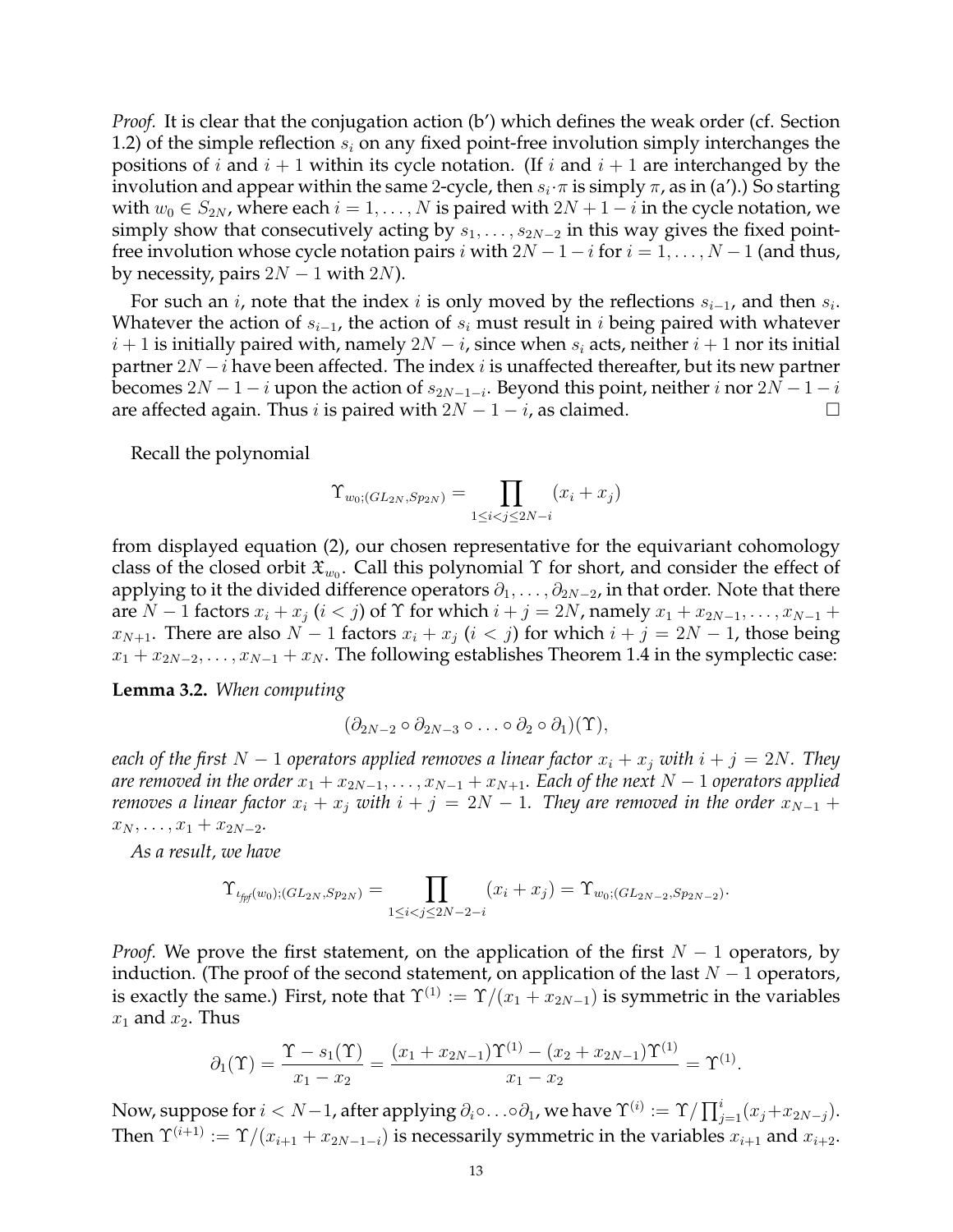This implies that

$$
\partial_{i+1}(\Upsilon^{(i)}) = \frac{\Upsilon^{(i)} - s_{i+1}(\Upsilon^{(i)})}{x_{i+1} - x_{i+2}} = \frac{(x_{i+1} + x_{2N-1-i})\Upsilon^{(i+1)} - (x_{i+2} + x_{2N-1-i})\Upsilon^{(i+1)}}{x_{i+1} - x_{i+2}} = \Upsilon^{(i+1)}.
$$

By induction, the factors  $x_1+x_{2N-1}, \ldots, x_{N-1}+x_{N+1}$  are removed in the order claimed.  $\Box$ 

The argument for the orthogonal case is very similar. We abbreviate it, leaving the straightforward modifications to the reader. By an identical argument to the above, it suffices to show that when  $w_0 \in \mathcal{I}(N)$  is embedded into  $\mathcal{I}(N+1)$  as  $\iota(w_0)$  ( $\iota$  the embedding of  $\mathcal{I}(N)$  into  $\mathcal{I}(N+1)$  defined in Section 1.4), we have  $\Upsilon_{\iota(w_0);(GL_{N+1},O_{N+1})}=\Upsilon_{w_0;(GL_N,O_N)}.$ 

Similar to the proof of Lemma 3.1, one shows that in  $\mathcal{I}(N+1)$ , there is a path from  $w_0$  to  $\iota(w_0)$  with edge labels  $|(N + 1)/2|, |(N + 1)/2| + 1, \ldots, N$  when we start from the bottom of the weak order and move up. If  $N + 1$  is odd, all edges on this path are solid. If  $N + 1$ is even, then the first edge (that labelled  $(N + 1)/2$ ) is dashed, while the rest are solid.

An analogue of Lemma 3.2 shows that the sequence of divided difference operators corresponding to this chain removes linear factors from  $\Upsilon_{w_0; (GL_{N+1},O_{N+1})}$  predictably, leading to  $\Upsilon_{w_0; (GL_N, O_N)}$ . In the case where  $N+1$  is odd, the argument is identical to the proof of Lemma 3.2, with each operator stripping off one linear factor  $x_i + x_j$  with  $i < j$  and  $i+j = N+1$ , in the order  $x_{N/2}+x_{N/2+1}, x_{N/2-1}+x_{N/2+2}, \ldots, x_1+x_N$ . If  $N+1$  is even, the first operator  $\frac{1}{2}\partial_{(N+1)/2}$  removes the factor  $x_{(N+1)/2} + x_{(N+1)/2} = 2x_{(N+1)/2}$ , and the remaining operators remove the factors  $x_{(N+1)/2-1} + x_{(N+1)/2+1}, \ldots, x_1 + x_N$ , in that order.

#### 4. BACKGROUND AND PROOFS OF THE K-THEORY RESULTS OF SECTION 2

4.1. **Notation and conventions.** G will be the general linear group over C, B its Borel subgroup of upper-triangular matrices, and  $T$  its maximal torus consisting of diagonal matrices.

For the case  $(G, K) = (GL_{2n}, Sp_{2n})$ , we realize K as the subgroup of G which preserves the antisymmetric form  $\langle\cdot,\cdot\rangle$  defined by  $\langle e_i,e_j\rangle=\delta_{i,2n+1-j}$  for  $i< 2n+1-j.$  Thus  $K$  is the subgroup of  $G$  fixed by the involution

$$
\theta(g) = J(g^{-1})^t J,
$$

where *J* is the  $2n \times 2n$  matrix whose antidiagonal consists of *n* many 1's followed by *n* many  $-1$ 's (reading northeast to southwest), with 0's elsewhere.

With this particular realization of K,  $K \cap B$  is a Borel subgroup of K, and  $S := K \cap T$ is a maximal torus of  $K. S$  consists of diagonal matrices of the form

$$
s = diag(a_1, \ldots, a_n, a_n^{-1}, \ldots, a_1^{-1}).
$$

It is the action of this torus  $S$  on  $K$ -orbit closures which we consider when discussing equivariant cohomology or equivariant K-theory classes.

Let  $Y_1, \ldots, Y_n$  denote the standard coordinate functions on S (i.e.  $Y_i(s) = a_i$ , in the notation above), and let  $X_1, \ldots, X_{2n}$  be the standard coordinate functions on T. The representation ring  $R(S)$  (resp.  $R(T)$ ) is isomorphic to  $\oplus_{\lambda\in X(S)}\mathbb C\cdot e^\lambda$  (resp.  $\oplus_{\lambda\in X(T)}\mathbb C\cdot e^\lambda$ ). The restriction map  $\rho: R(T) \to R(S)$  induced by the inclusion  $S \subseteq T$  is defined by

$$
\rho(e^{X_i}) = \begin{cases} e^{Y_i} & \text{if } i \leq n \\ e^{-Y_{2n+1-i}} & \text{if } i > n. \end{cases}
$$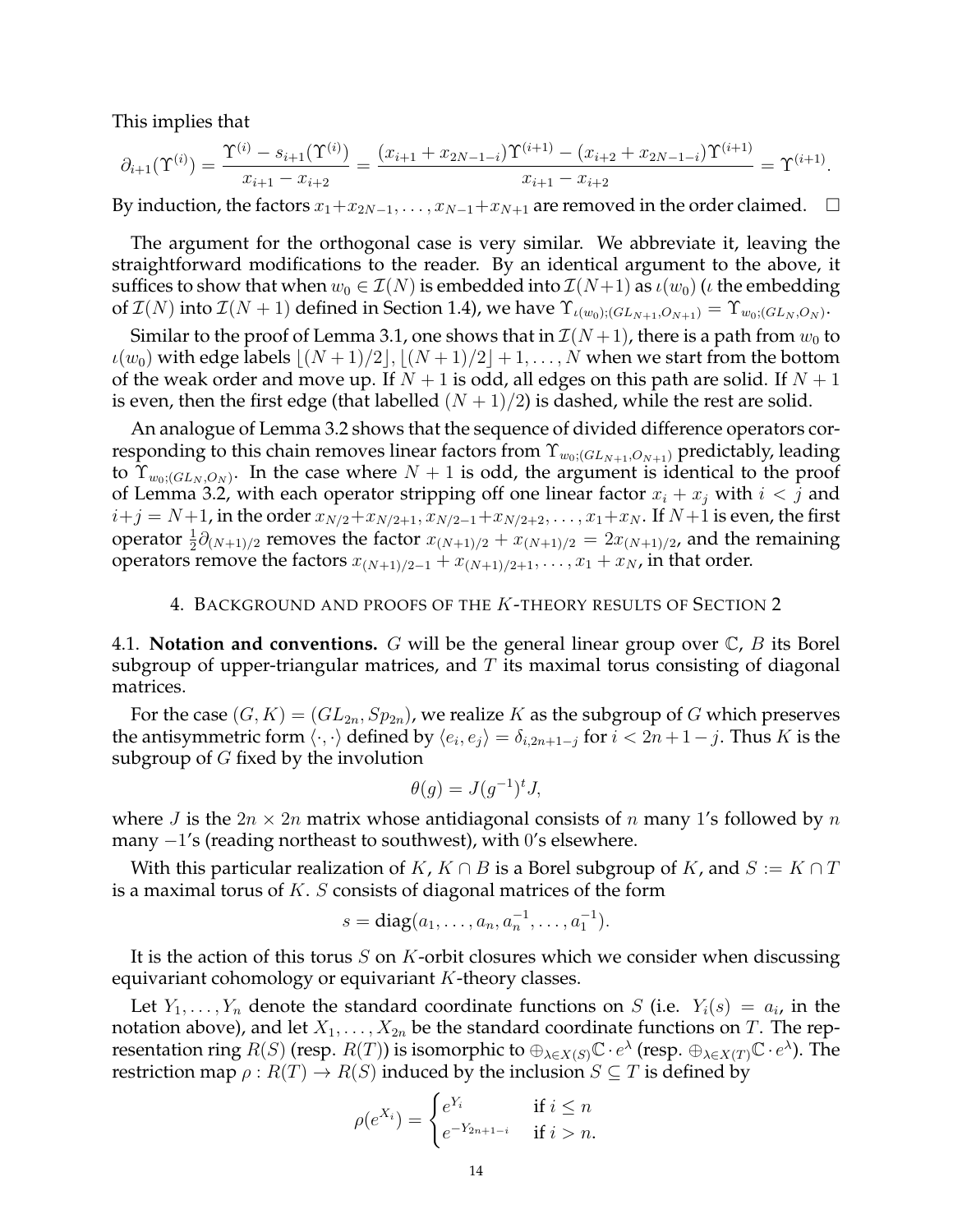As stated in [Br99, pg. 128] and used in [Wy13] (and as is easily computed directly in our examples), in fact

$$
(G/B)^S = (G/B)^T.
$$

Also, given our realization of K, the unique closed orbit  $\mathfrak{X}_{w_0}$  contains precisely the Sfixed points corresponding to mirrored permutations  $w \in S_{2n}$ , i.e. permutations w with the property that

$$
w(2n + 1 - i) = 2n + 1 - w(i)
$$
 for  $i = 1, ..., n$ .

Such permutations provide the standard embedding of the hyperoctahedral group into  $S_{2n}$ . Alternatively, recall the standard bijection of these permutations with signed permutations on  $\{\pm 1, \ldots, \pm n\}$ : Given a mirrored permutation w, define the signed permutation  $\sigma_w$  first on  $\{1, \ldots, n\}$  by

$$
\sigma_w(i) = \begin{cases} w(i) & \text{if } w(i) \le n \\ -(2n + 1 - w(i)) & \text{otherwise,} \end{cases}
$$

then declare that  $\sigma_w(-i) = -\sigma_w(i)$ . Conversely, given a signed permutation  $\sigma$ , it embeds as  $w_{\sigma} \in S_{2n}$ , defined on  $\{1, \ldots, n\}$  by

$$
w_{\sigma}(i) = \begin{cases} \sigma(i) & \text{if } \sigma(i) > 0\\ 2n + 1 - |\sigma(i)| & \text{otherwise,} \end{cases}
$$

and then on  $\{n+1, \ldots, 2n\}$  by  $w_{\sigma}(2n+1-i) = 2n+1-w_{\sigma}(i)$ .

Recall that  $S_{2n}$  acts on the coordinate functions  $X_i$  on T via permutation of the indices, and hence on  $R(T)$ . On the other hand, signed permutations of  $\{\pm 1, \ldots, \pm n\}$  act on the coordinates  $Y_i$  of S (via permutation of the indices together with sign changes), hence also on  $R(S)$ .

We make the following simple observation, which is easily checked: If  $w \in S_{2n}$  is mirrored, and if  $\rho$  is the restriction map  $R(T) \rightarrow R(S)$  defined above, we have

(6) 
$$
\rho(w(e^{X_i})) = \sigma_w(\rho(e^{X_i})).
$$

Now, we consider the case  $(G, K) = (GL_n, O_n)$ . There are many similarities to the symplectic case. We replace the antisymmetric form by a symmetric one, defined by

$$
\langle e_i, e_j \rangle = \delta_{i,n+1-j}.
$$

With this choice of realization, if  $n$  is even, then all of the notations, conventions, and definitions above for the symplectic case apply here. (It should be noted that in this case, the closed orbit  $\mathcal{Y}_{w_0}$  has 2 connected components instead of one, with one component containing half of the S-fixed points, and the other containing the other half. However, as we will see, this is irrelevant to our computations.)

When  $n = 2m + 1$  is odd, there is only a slight difference in the form of the torus S, the notion of a signed permutation, and the definition of the restriction map  $R(T) \rightarrow R(S)$ . Indeed, in the odd case, S consists of diagonal matrices of the form

$$
s = diag(a_1, \ldots, a_m, 1, a_m^{-1}, \ldots, a_1^{-1}).
$$

A mirrored permutation is an element  $w \in S_{2m+1}$  such that  $w(2m+2-i) = 2m+2-w(i)$ for  $i = 1, \ldots, m$ . (Note that this forces  $w(m + 1) = m + 1$ .) Such permutations still correspond to signed permutations of  $\{\pm 1, \ldots, \pm m\}$ , in the same way as in the even case.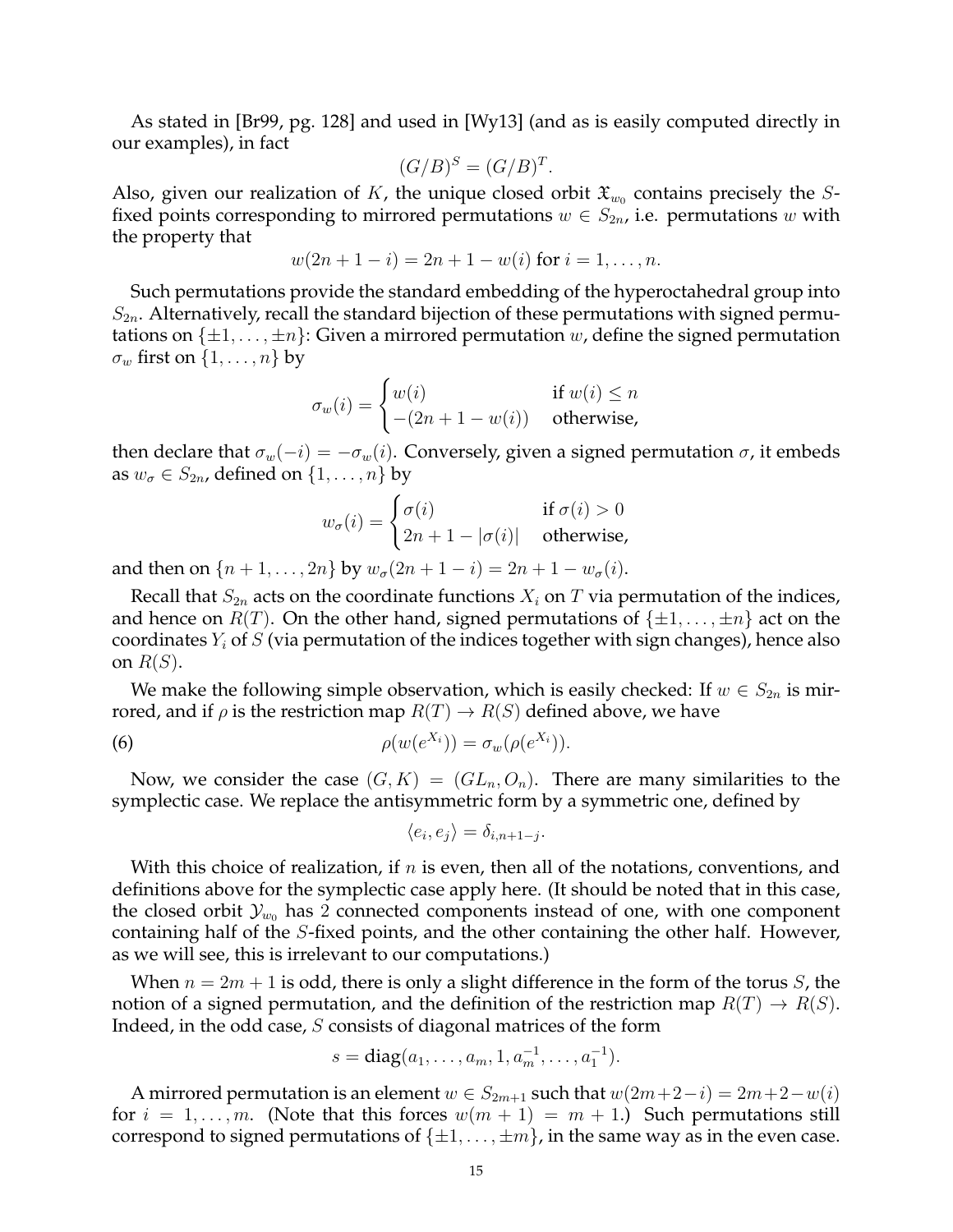The restriction  $\rho$  is defined by  $e^{X_i} \mapsto e^{Y_i}$  for  $i = 1, \ldots, m$ ,  $e^{X_{m+1}} \mapsto 1$ , and  $e^{X_i} \mapsto e^{-Y_{n+1-i}}$ for  $i = m + 2, ..., n$ .

4.2. **Background on equivariant** K**-theory and the localization theorem.** We now recall some standard material. Our references are [KoKu90, ChGi97].

 $K_0<sup>S</sup>(X)$  denotes the Grothendieck group of S-equivariant coherent sheaves on an Svariety X, while  $K_S^0(X)$  denotes the Grothendieck group of S-equivariant locally free sheaves on X. When X is a smooth variety, such as  $G/B$ , these groups are isomorphic. Tensor product of vector bundles gives  $K_S^0(X)$  a natural ring structure. We primarily consider  $K_S^0(X)$ .

 $K_S^0(-)$  is contravariant for S-equivariant maps. Letting X be any S-variety, the map  $X \to \{\text{pt.}\}\$  gives a pullback map  $K^0_S(\{\text{pt.}\}) \to K^0_S(X)$ , giving  $K^0_S(X)$  the structure of a  $K_S^0({\{pt.}\})$ -module. The ring  $K_S^0({\{pt.}\})$  is isomorphic to  $R(S)$ , the representation ring of S, mentioned in Section 4.1.

In our setting, when  $S \subseteq T$  are the maximal tori of K and G, respectively, defined in Section 4.1,  $K^0_S(X)$  can be described as follows:

$$
K_S^0(G/B) \cong R(S) \otimes_{R(T)^W} R(T).
$$

The isomorphism (from the right-hand side to the left-hand side) is given by

$$
e^{\mu} \otimes e^{\lambda} \mapsto e^{\mu} \cdot [\mathcal{L}_{\lambda}],
$$

where  $\mathcal{L}_{\lambda} := G \times^B \mathbb{C}_{\lambda}$  is the standard line bundle on  $G/B$  constructed from a line on which B acts with weight  $\lambda$ , and where  $\cdot$  denotes the aforementioned  $R(S)$ -module structure arising from pullback through the map to a point.

Identifying  $R(S)$  with  $\mathbb{C}[y_1^{\pm 1},\ldots,y_n^{\pm 1}]$  and  $R(T)$  with  $\mathbb{C}[x_1^{\pm 1},\ldots,x_{2n}^{\pm 1}]$  allows one to recover the description of  $K_S^0(G/B)$  given in Section 2. In particular, via this identification, the y-variables are classes pulled back from  $K_S^0({\rm\{pt.\}})$ , while the x-variables are the (classes of) standard line bundles on  $G/B$ .

The localization theorem for equivariant  $K$ -theory implies the following:

**Theorem 4.1.** For  $X = G/B$ , the pullback map  $K_S^0(X) \to K_S^0(X^S)$  induced by the inclusion  $X^S \hookrightarrow X$  is injective.

When  $X^S$  is finite, as it is in our cases, Theorem 4.1 says an equivariant K-theory class is determined by its restrictions to the fixed points. This will be our method to verify the correctness of our formulas.

We also remark on the restriction maps to fixed points. Recall that the variables  $x_i$ in  $K^0_S(G/B)$  represent the classes of standard torus-equivariant line bundles  $\mathcal{L}_{X_i}$ . If  $i_w$ denotes the inclusion of the fixed point  $w = wB/B$  into  $G/B$ , then restriction at w acts by permutation of the indices on the x-variables, i.e.  $i_w^*(x_i) = e^{X_{w(i)}}$ . This is essentially because the full torus  $T$  of  $G$  acts on the fiber  $(\mathcal{L}_{X_i})_w$  with weight  $w(X_i) = X_{w(i)}.$  (Note that this describes the  $T$ -equivariant restriction map. Since we are working in  $S$ -equivariant K-theory, the permutation action must be followed by the restriction map  $\rho$  defined in Section 4.1.)

Recall also that the product structure on K-theory arises from tensor product of vector bundles, and that  $\mathcal{L}_\lambda \overset{\bullet}{\otimes} \mathcal{L}_\mu \cong \mathcal{L}_{\lambda+\mu}$ . Thus when restricting a product of x-variables, the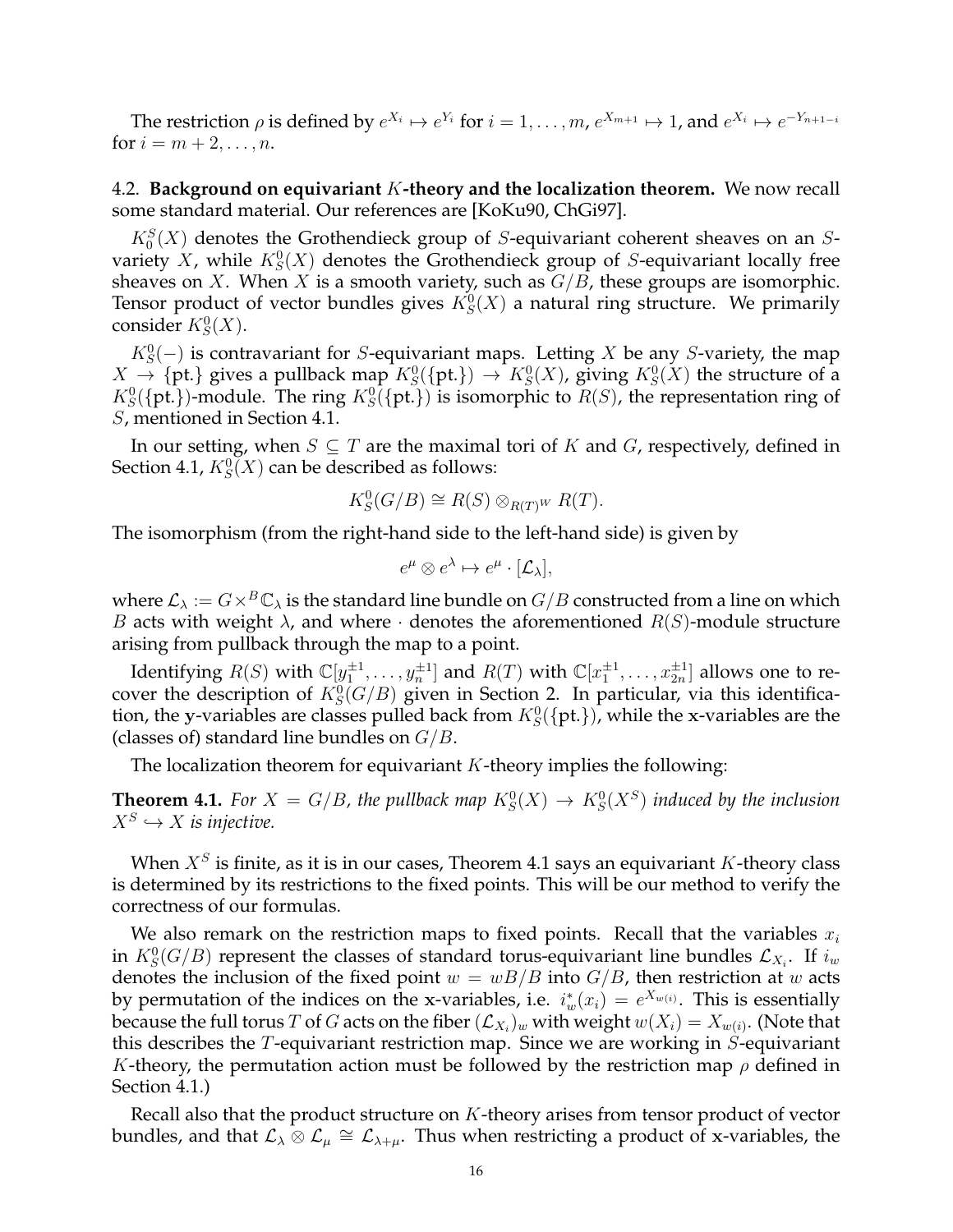associated characters add, i.e.

$$
i_w^*(x_i x_j) = e^{X_{w(i)} + X_{w(j)}}.
$$

4.3. **Proofs of Theorem 2.1 and Proposition 2.3.** Since the map from S-equivariant Ktheory to ordinary K-theory is to simply set all y-variables to 1, and since the representatives described by Theorem 2.1 and Proposition 2.3 do not use any y-variables, it is clear that we have only to verify that these representatives are correct S-equivariantly.

We adapt the arguments of [Wy13] here to equivariant  $K$ -theory, using the facts from Section 4.2. We use Theorem 4.1, combined with the following  $K$ -theoretic version of the self-intersection formula, due to R.W. Thomason [Th92, Lemma 3.3]. For brevity, we state only the particular consequence of Thomason's lemma we need:

**Lemma 4.2.** Fix an algebraic torus S. Let X be a smooth S-variety, and let  $j: Z \hookrightarrow X$  be an S*-equivariant regular embedding of a smooth* S*-stable subvariety* Z*. Let* N <sup>∗</sup> *denote the conormal bundle to* Z *in* X*, and use the shorthand*

$$
\lambda_{-1}(\mathcal{N}^*) := \sum_{i=0}^{\infty} (-1)^i \left[ \bigwedge^i \mathcal{N}^* \right] \in K_0^S(Z).
$$

Then in  $K_0^S(Z)$ , we have

$$
j^* \circ j_*([\mathcal{O}_Z]) = \lambda_{-1}(\mathcal{N}^*).
$$

We describe Lemma 4.2's use to compute the restriction of the  $K$ -class in question to an *S*-fixed point. Choose an *S*-fixed point  $w := wB/B$ , and let *i* be the inclusion of w into the closed orbit  $\mathfrak{X}_{w_0}.$  Let  $j$  denote the inclusion of  $\mathfrak{X}_{w_0}$  into  $G/B$ , and let  $k=j\circ i$  be the inclusion of w into  $G/B$ . Let  $S(w)$  denote the multiset of weights of the S-action on  $\mathcal{N}:=\mathcal{N}_{\mathfrak{X}_{w_0}}(G/B)|_w$ , the normal bundle to  $\mathfrak{X}_{w_0}$  in  $G/B$  restricted to the point  $w.$ 

Then the restriction  $[\mathcal{O}_{\mathfrak{X}_{w_0}}]|_w$  of the class  $[\mathcal{O}_{\mathfrak{X}_{w_0}}]\in K^0_S(G/B)$  to  $w$  is given by

(7) 
$$
k^*(j_*([O_{\mathfrak{X}_{w_0}}])) = i^*(j^* \circ j_*([O_{\mathfrak{X}_{w_0}}])) = i^*(\lambda_{-1}(\mathcal{N}^*)) = \prod_{\chi \in S(w)} (1 - e^{-\chi}).
$$

Note that the second of the string of equalities above uses Lemma 4.2, taking  $Z = \mathfrak{X}_{w_0}$ and  $X = G/B$ . The last equality is evident, since the product on the right-hand side expands as an alternating sum of elementary symmetric polynomials in the weights  $e^{-\chi}$ . It is clear from the definition of  $\lambda_{-1}(\mathcal{N}^*)$  (cf. Lemma 4.2) that this alternating sum is what results when one restricts  $\lambda_{-1}(\mathcal{N}^*)$  to  $w$ .

Now, the weights in  $S(w)$  can be computed, as  $\mathcal{N}|_w$  is simply the quotient of tangent spaces  $T_w(G/B)/T_w\mathfrak{X}_{w_0}$ , considered as an  $S$ -module. The tangent space  $T_w(G/B)$  is wellunderstood, while  $T_w\mathfrak{X}_{w_0}$  is easily computable since  $\mathfrak{X}_{w_0}$  is isomorphic to the flag variety for  $K = Sp(2n, \mathbb{C})$  [Wy13, Proposition 5]. As found in [Wy13, Proposition 6], we have

$$
S(w) = \{ \rho(w\Phi^+) \setminus \Phi_K \},\
$$

where  $\rho: R(T) \to R(S)$  is the restriction. Note that this a multiset in general, since  $\rho(w\Phi^+)$ can contain weights with multiplicity greater than 1.

To verify the correctness of the formula of Theorem 2.1, it remains to check both

(A) For any *S*-fixed point  $w \in \mathfrak{X}_{w_0}$ , the formula restricts at w to give  $\prod (1 - e^{-x})$ .  $\chi \in S(w)$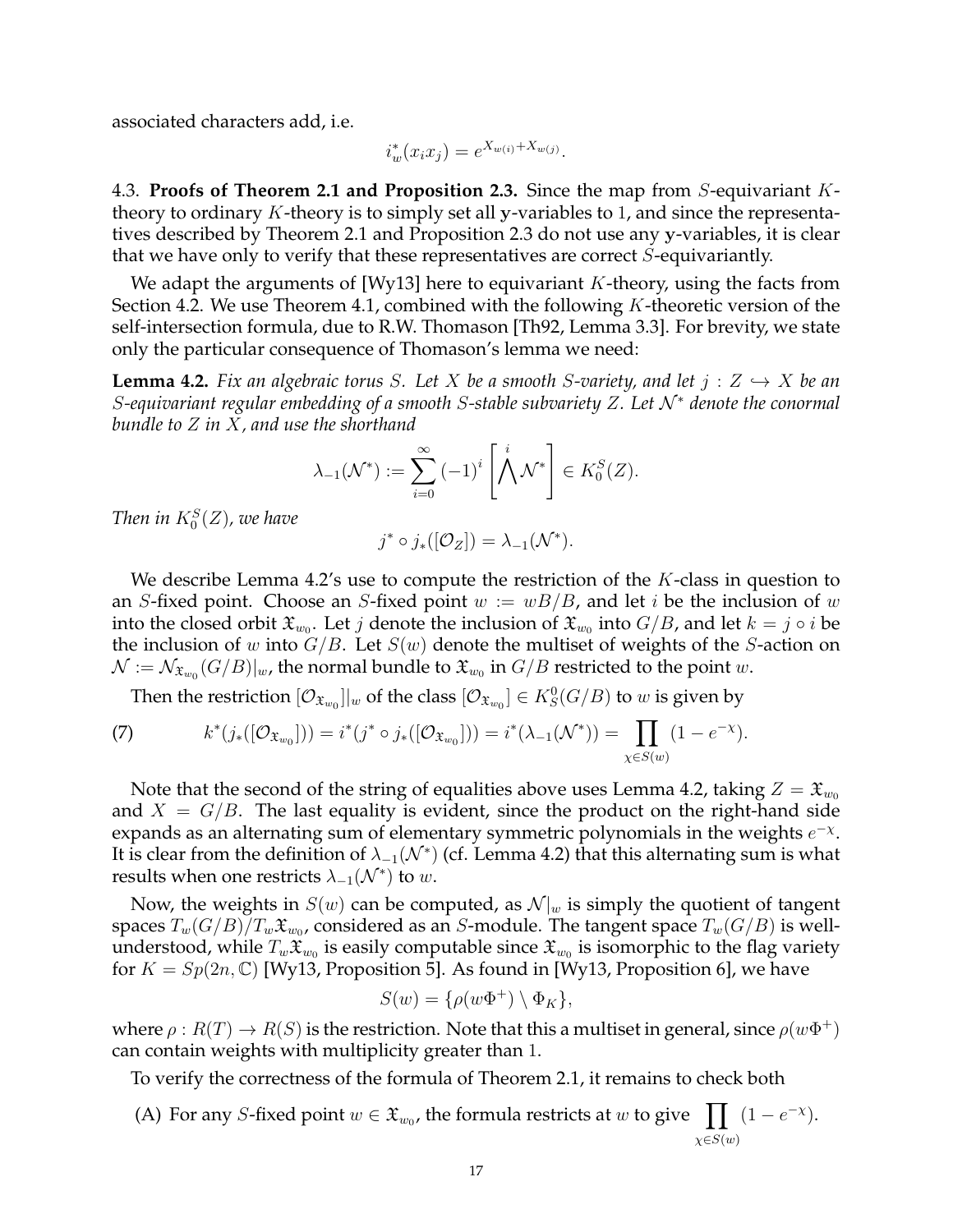(B) For any *S*-fixed point  $w \notin \mathfrak{X}_{w_0}$ , the formula restricts at  $w$  to give 0.

As explained in Section 4.1,  $\mathfrak{X}_{w_0}$  contains precisely the *S*-fixed points corresponding to mirrored permutations  $w \in S_{2n}$ . We start by computing  $S(w)$  for such a w.

Using (6), we can compute the set  $S(w)$  as follows: Take the weights of  $T_1(G/B)$ , restrict them to  $S$ , and discard (with multiplicity 1) any which occur as a weight on  $T_1\mathfrak{X}_{w_0}.$  Then, apply  $w$  (considered as a signed permutation) to the resulting multiset of weights.

The weights on  $T_1(G/B)$  correspond to the positive roots such that the roots of B are negative. Since B was chosen to be the upper-triangular Borel, these are  $-X_i + X_j$  where  $1 \leq i < j \leq 2n$ . Restricting these to *S*, we have the following weights:

- $-Y_i \pm Y_j$  for  $1 \leq i < j \leq n$  (each with multiplicity 2);
- $-2Y_i$  for  $1 \le i \le n$  (each with multiplicity 1).

Discarding weights of  $T_1\mathfrak{X}_{w_0}$  (that is, roots of  $K$ ) with multiplicity 1, we are left only with weights of the form  $-Y_i \pm Y_j$  ( $1 \leq i < j \leq n$ ), each with multiplicity 1. The weights of  $S(w)$  can be obtained from these weights by applying w, considered as a signed permutation. Using (7) together with (6) again, we see that

(8) 
$$
[\mathcal{O}_{\mathfrak{X}_{w_0}}]|_w = \prod_{1 \leq i < j \leq n} (1 - w(e^{Y_i + Y_j}))(1 - w(e^{Y_i - Y_j})).
$$

We now show that  $\Upsilon:=\Upsilon_{w_0,(GL_{2n},Sp_{2n})}^K$  is correct, by checking that both (A) and (B) hold. Note that

$$
\Upsilon = \prod_{1 \le i < j \le 2n-i} (1 - x_i x_j) = \prod_{1 \le i < j \le n} (1 - x_i x_j)(1 - x_i x_{2n+1-j}).
$$

Let  $w \in \mathfrak{X}_{w_0}$  be a mirrored permutation. Then using the latter expression for  $\Upsilon$ , we have

$$
\begin{aligned} \Upsilon|_{w} &= \Upsilon(\rho(w\mathbf{x}), \mathbf{y}) = \prod_{1 \leq i < j \leq n} (1 - \rho(e^{X_{w(i)} + X_{w(j)}}))(1 - \rho(e^{X_{w(i)} + X_{w(2n+1-j)}})) \\ &= \prod_{1 \leq i < j \leq n} (1 - w(e^{Y_i + Y_j}))(1 - w(e^{Y_i - Y_j})), \end{aligned}
$$

using (6) once more. As we saw above in (8), this is precisely what  $\Upsilon|_w$  is required to be.

Next, we show that if  $w \notin \mathfrak{X}_{w_0}$ , then  $\Upsilon|_w = 0$ . If  $w \notin \mathfrak{X}_{w_0}$ , this means that  $w$  is not a mirrored permutation. Thus there is some smallest index i such that  $w(2n + 1 - i) \neq 2n + 1$ 1 –  $w(i)$ . Letting  $j = 2n + 1 - w(i)$ , and letting  $k = w^{-1}(j)$ , it is clear that  $1 \le i < k \le 2n - i$ , so that  $1 - x_i x_k$  divides  $\Upsilon$ . Applying restriction at w to this particular factor gives

$$
1 - \rho(e^{X_{w(i)}})\rho(e^{X_{w(k)}}) = 1 - \rho(e^{X_{w(i)}})\rho(e^{X_{2n+1-w(i)}}) = 1 - e^{Y_i}e^{-Y_i} = 0,
$$

for some *l*. Thus  $\Upsilon|_w = 0$ , as required.

We conclude that  $\Upsilon$  represents  $[\mathcal{O}_{\mathcal{Y}_{w_0}}].$ 

Note that the above argument, with a very minor modification, also applies to prove the correctness of the formula of Proposition 2.3. Indeed, the only difference is that when discarding roots of K from the (restricted) weights of  $T_1(G/B)$ , we no longer discard those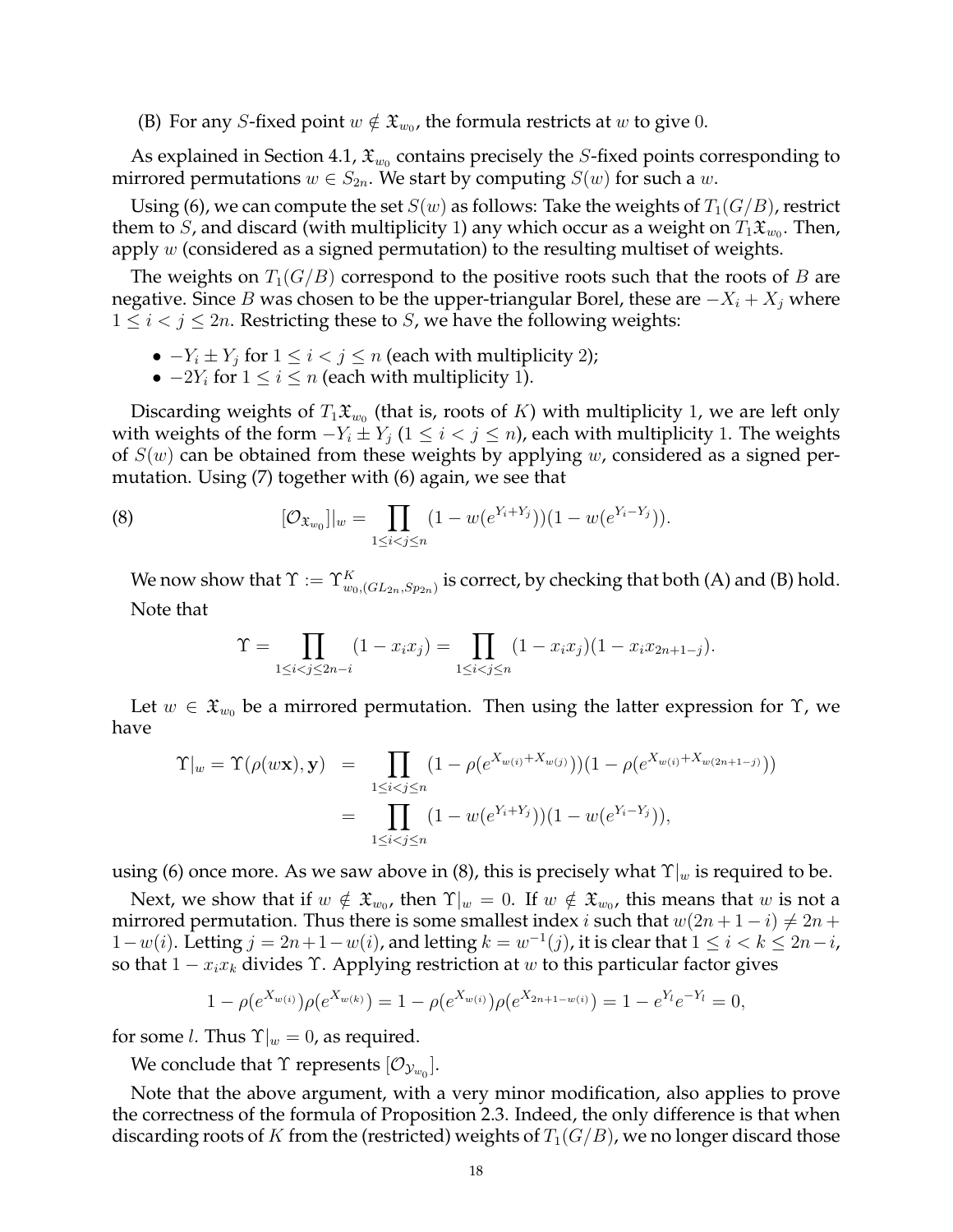of the form  $-2Y_i$ , since these are not roots in types B or D, whereas they are in type C. Thus in either type, one computes the restriction  $[\mathcal{O}_{\mathcal{Y}_{w_0}}]|_w$  as follows:

$$
[\mathcal{O}_{\mathcal{Y}_{w_0}}]|_w = \prod_{1 \le i \le \lfloor n/2 \rfloor} (1 - w(e^{-2Y_i})) \prod_{1 \le i < j \le n} (1 - w(e^{Y_i + Y_j}))(1 - w(e^{Y_i - Y_j})).
$$

The argument proceeds from there unchanged, with the additional factors of  $1 - x_i^2$  $(i = 1, \ldots, \lfloor n/2 \rfloor)$  present in the polynomial  $\Upsilon_{w_0; (GL_n, O_n)}^K$  providing the additional needed factors upon restriction.

This proves Proposition 2.3.

*Remark* 4.1*.* In the conventions we are using (which match those of [KnMi05]), cohomological formulas for a class can be derived from K-theoretic formulas for the same class by making the substitution  $x \mapsto 1 - x$ ,  $y \mapsto 1 - y$  and then taking the sum of the lowest degree terms (cf. [KnMi05, Remark 2.3.5]). Note that the formula for  $\Upsilon_{w_0|(GL_n,O_n)}$  given in  $(1)$  is related to the K-theoretic formula of Proposition 2.3 precisely this way. Thus our proof of the latter also proves the former.

When *n* is even, the closed  $O_n$ -orbit on  $GL_n/B$  has two components, each being a distinct closed  $SO_n$ -orbit. In this case, it would be preferable to have a formula for the Sequivariant  $K$ -class of each component individually, rather than simply a formula for the K-class of their union. In equivariant cohomology, this is done in [Wy13, Proposition 10], but for K-theory, we have been unable to find a general formula.

**Problem 4.3.** *For even* n*, give explicit formulas for the (*S*-equivariant)* K*-theory classes of the* (two) connected components of  $\mathcal{Y}_{w_0}.$ 

4.4. **Proof of Theorem 2.2.** We now prove Theorem 2.2 by indicating how to modify the proofs of Theorems 1.1 and 1.4 to apply to K-theory.

To prove that applying Demazure operators gives a well-defined family  $\{\Upsilon_{\pi;(GL_{2n},Sp_{2n})}^K\}$ of polynomials, we simply replace Schubert polynomials  $\mathfrak{S}_w$  by Grothendieck polynomials  $\mathfrak{G}_w(\mathbf{x})$  in the proof of Theorem 1.1. The remainder of the proof is *mutatis mutandis*, although we wish to make a remark about conventions. We are using the same conventions for (single) Grothendieck polynomials as, e.g., [KnMi05]. If we make the change of variables  $x_i \mapsto 1-x_i$  we obtain Grothendieck polynomials  $\mathfrak{G}_w(1-\mathbf{x})$  whose lead term is the Schubert polynomial  $\mathfrak{S}_w(\mathbf{x})$ . Note that after this change of variables

$$
\Upsilon_{w_0,(GL_{2n},Sp_{2n})}^K = \prod_{1 \leq i < j \leq 2n-i} (1 - x_i x_j) \mapsto \prod_{1 \leq i < j \leq 2n-i} (x_i + x_j - x_i x_j).
$$

Both the middle and latter expressions live in  $\mathcal{L}_{2n} \subseteq \mathbb{Q}[x_1,\ldots,x_{2n}]$ . In particular, the latter can expressed as a linear combination of the polynomials  $\mathfrak{G}_w(1-x)$  for  $w \in S_{2n}$ . Now we obtain an expression for  $\Upsilon_{w_0,(GL_{2n},Sp_{2n})}^K$  in terms of the  $\mathfrak{G}_w({\bf x})$  by changing variables back.

The proof of the stability of the family  $\{\Upsilon_{\pi;(GL_{2n},Sp_{2n})}^K\}$  is almost identical to the proof of Theorem 1.4. One shows by induction that

$$
(D_{2N-2}\circ D_{2N-3}\circ\ldots\circ D_1)(\Upsilon_{w_0;(GL_{2N},Sp_{2N})}^K)=\Upsilon_{w_0;(GL_{2(N-1)},Sp_{2(N-1)})}^K.
$$

The first N − 1 Demazure operators applied strip off the factors  $1-x_ix_j$  with  $i+j=2N$  in the order  $1 - x_1x_{2N-1}, \ldots, 1 - x_{N-1}x_{N+1}$ . The next  $N-1$  Demazure operators strip off the factors  $1-x_ix_j$  with  $i+j = 2N-1$  in the order  $1-x_{N-1}x_N$ ,  $1-x_{N-2}x_{N+1}, \ldots, 1-x_1x_{2N-2}$ .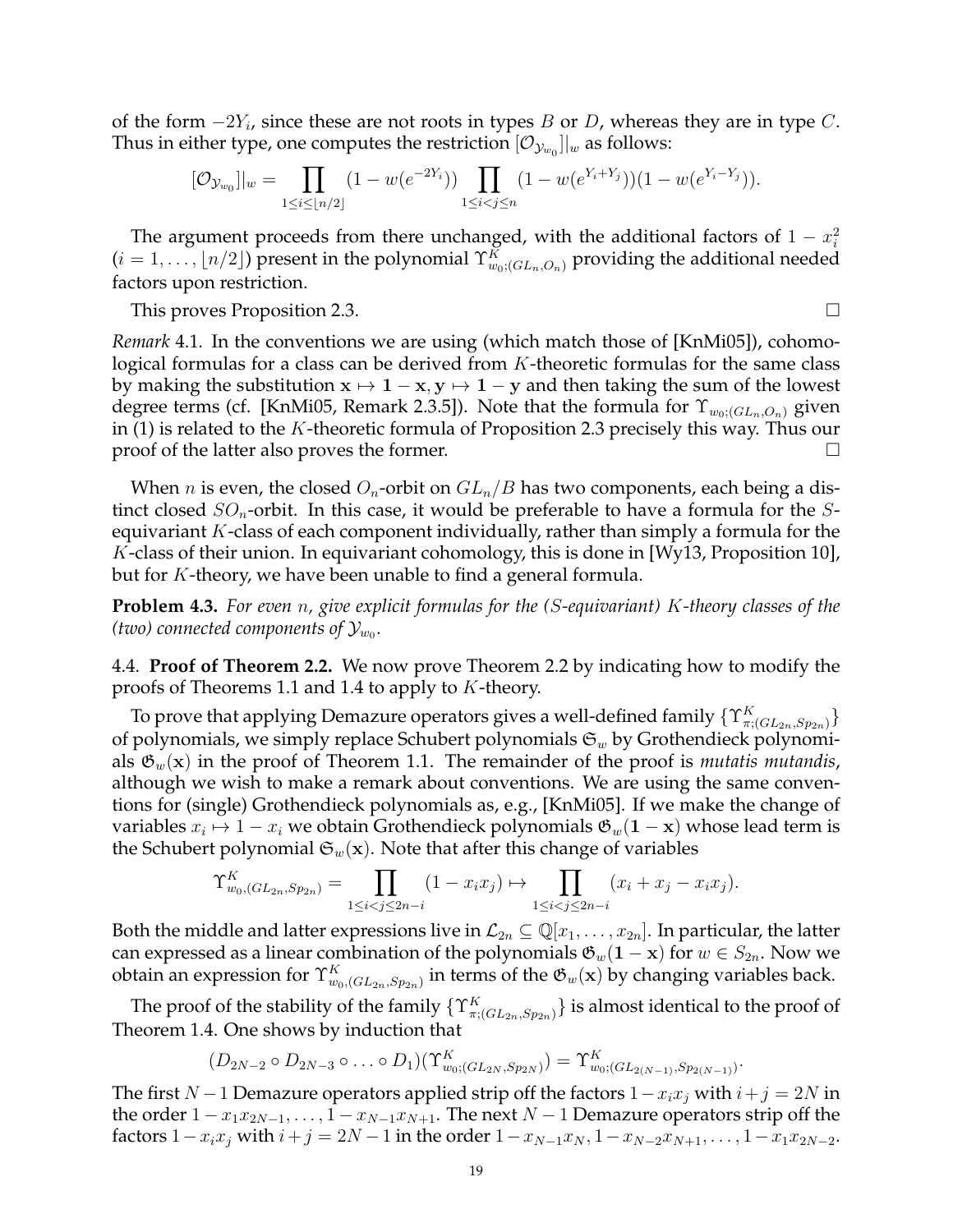This can easily be proved by induction, exactly as in the proof of Theorem 1.4, using the fact that  $D_i(f) = -\partial_i(x_{i+1}f)$ . We omit the details.

We remark that in ordinary K-theory [Br02, Theorem 1] implies that  $\Upsilon^K_{\pi;(GL_{2n},Sp_{2n})}$  expands as an alternating sum of Grothendieck polynomials. (Here were have used that the orbit closures in this case have rational singularities.) Since the monomials of the Grothendieck polynomials  $\mathfrak{G}_w(1-x)$  also alternate in sign by degree, the above argument allows one to conclude an alternation-in-sign of the monomial expansion of the polynomial  $\Upsilon^K_{\pi;(GL_{2n},Sp_{2n})}(\mathbf 1-\mathbf x)$ , which is the  $K$ -theory representative, up to a change of convention.

### 5. FINAL REMARKS

We refer the reader to [Ma01, Section 2.3] for definitions of double Schubert polynomials  $\mathfrak{S}_w$ . In brief, it is standard that any polynomial  $f \in \mathbb{Z}[x_1, x_2, \ldots; y_1, y_2, \ldots]$  can be expressed as a  $\mathbb{Z}[y_1, y_2, \ldots]$ -linear combination of  $\mathfrak{S}_w$  for  $w \in S_\infty$ . Now consider the following expansion

(9) 
$$
\Upsilon_{w_0;(GL_3,O_3)} = 2x_1(x_1 + x_2)
$$
  
=  $(2y_1^2 + 2y_1y_2)\mathfrak{S}_{123} + 2(y_1 + y_2)\mathfrak{S}_{213} + 2y_1\mathfrak{S}_{132} + 2\mathfrak{S}_{231} + 2\mathfrak{S}_{312}.$ 

This is an example of the following:

**Corollary 5.1** (of Theorem 1.1)**.** *The* Υ *polynomials are a (unique) linear combination of double Schubert polynomials*  $\mathfrak{S}_w(\mathbf{x}; \mathbf{y})$  *with*  $w \in S_n$ . The coefficients are in  $\mathbb{Z}_{\geq 0}[y_1, \ldots, y_n]$ .

*Proof.* In fact, any (single) Schubert polynomial  $\mathfrak{S}_w(\mathbf{x})$  is a linear combination of double Schubert polynomials  $\mathfrak{S}_v(\mathbf{x}; \mathbf{y})$  of the desired sort. More precisely, we have

$$
\mathfrak{S}_w(\mathbf{x}) = \sum_{u \cdot v = w} \mathfrak{S}_u(\mathbf{y}) \mathfrak{S}_v(\mathbf{x}; \mathbf{y}),
$$

where  $\ell(u) + \ell(v) = w$ . This identity follows from a formula of A. N. Kirillov; for a proof see [BuKrTaYo04, Corollary 1]. Finally, the corollary itself holds since each Υ-polynomial is a nonnegative sum of single Schubert polynomials, by Theorem 1.1.

Thus, any formula for the expansion for the Υ-polynomials in terms of single Schubert polynomials implies an expansion formula in terms of double Schubert polynomials.

M. Brion [Br98, Theorem 1.5] expresses an ordinary (non-equivariant) cohomology class of any K-orbit closure as an explicit weighted sum of Schubert classes. The formula is in terms of a sum over paths in the weak order graph, each weighted by a certain power of 2. So in principle, polynomial representatives for the ordinary cohomology classes of the closed orbits in our two cases were already known, since the weak order graphs are well-understood in these cases. One simply replaces the Schubert classes from Brion's formula by the corresponding Schubert polynomials, weighted by the corresponding multiplicities.

Our proof of Theorem 1.1 makes clear that the polynomials obtained in this way are in fact equal to our Υ-polynomials. Even so, the form in which we give the representatives for  $\Upsilon_{w_0; (G,K)}$  (for either pair  $(G, K)$ ) is not immediate from Brion's result, since it is not obvious that the sum of Schubert polynomials in question factors in the form in which we present it.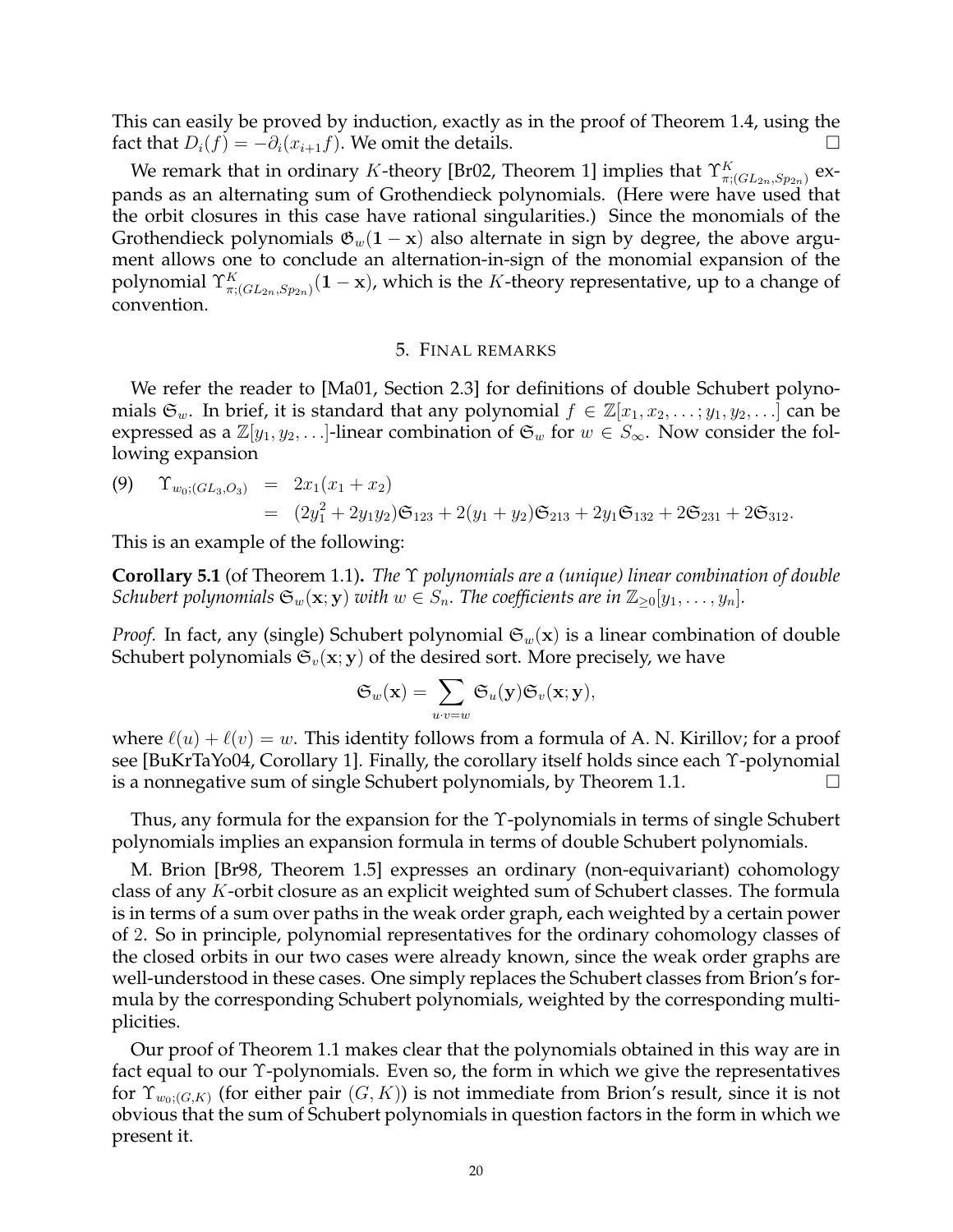Note that Brion's formula does not apply equivariantly, so our equivariant representatives cannot be deduced from it. This is evident, for example, in the multiplicity-free case, where Brion exhibits a flat degeneration of a multiplicity-free orbit closure to a union of Schubert varieties which is visibly not equivariant for the torus action. We can make this more explicit using the double Schubert expansion formula appearing in the proof of Corollary 5.1. For example, for the closed  $Sp_4$ -orbit  $\mathfrak{X}_{4321}$  on  $GL_4/B$ , we see that

$$
\begin{array}{rcl}\n\Upsilon_{w_0;(GL_4,Sp_4)} & = & (x_1 + x_2)(x_1 + x_3) \\
& = & (y_1^2 + y_1y_2 + y_1y_3 + y_2y_3)\mathfrak{S}_{1234}(\mathbf{x}; \mathbf{y}) + (y_1 + y_2)\mathfrak{S}_{2134}(\mathbf{x}; \mathbf{y}) + \\
& & (y_1 + y_2)\mathfrak{S}_{1243}(\mathbf{x}; \mathbf{y}) + \mathfrak{S}_{1342}(\mathbf{x}; \mathbf{y}) + \mathfrak{S}_{3124}(\mathbf{x}; \mathbf{y}).\n\end{array}
$$

So the  $T$ -equivariant class represented by  $\Upsilon_{w_0;(GL_4,Sp_4)}$  is given in the Schubert basis by  $(y_1^2 + y_1y_2 + y_1y_3 + y_2y_3)[X^{1234}]_T + (y_1 + y_2)[X^{2134}]_T + (y_1 + y_2)[X^{1243}]_T + [X^{1342}]_T + [X^{3124}]_T.$ 

Restricting to S-equivariant cohomology (which corresponds to setting  $y_3 = -y_2$  and  $y_4 = -y_1$ , we see that

$$
[\mathfrak{X}_{4321}]_S = (y_1^2 - y_2^2)[X^{1234}] + (y_1 + y_2)[X^{2134}]_S + (y_1 + y_2)[X^{1243}]_S + [X^{1342}]_S + [X^{3124}]_S.
$$

Similarly, using (9) above, we see that the closed orbit  $O_3$ -orbit  $\mathcal{Y}_{321}$  on  $GL_3/B$  has Sequivariant class

$$
[\mathcal{Y}_{321}]_S = 2y_1^2[X^{123}]_S + 2y_1[X^{213}]_S + 2y_1[X^{132}]_S + 2[X^{231}]_S + 2[X^{312}]_S.
$$

#### ACKNOWLEDGEMENTS

We thank Bill Graham for informing us of the reference [Th92]. We also thank Michel Brion for many helpful conversations about the technicalities of equivariant  $K$ -theory and Demazure operators. AY was supported by NSF grant DMS 1201595 as well as the Helen Corley Petit endowment at UIUC. BW was supported by NSF International Research Fellowship 1159045 and hosted by Institut Fourier in Grenoble.

#### **REFERENCES**

- [Bo53] A. Borel, *Sur la cohomologie des espaces fibr´es principaux et des espaces homoge`enes de groupes de Lie compacts*, Ann. Math. **57**(1953), 115–207.
- [Br98] M. Brion, *The behaviour at infinity of the Bruhat decomposition*, Comment. Math. Helv., **73**(1) (1998), 137-174.
- [Br99] M. Brion, *Rational smoothness and fixed points of torus actions*, Transform. Groups **7**(1999), no. 1, 127–156.
- [Br01] M. Brion, *On orbit closures of spherical subgroups in flag varieties*, Comment. Math. Helv., **76**(2) (2001), 263–299.
- [Br02] M. Brion, *Positivity in the Grothendieck group of complex flag varieties*, J. Algebra, **258**(2002), 137–159.

[BuKrTaYo04] A. Buch, A. Kresch, H. Tamvakis and A. Yong, *Schubert polynomials and quiver formulas*, Duke Math J., Volume **122**(2004), Issue 1, 125–143.

[ChGi97] N. Chriss and V. Ginzburg, *Representation theory and complex geometry*, Birkhäuser Boston, Inc., Boston, MA, 1997.

- [Ha77] R. Hartshorne, *Algebraic Geometry*, Graduate Texts in Mathematics, 52. Springer-Verlag, New York, 1977.
- [KnMi05] A. Knutson and E. Miller, *Gröbner geometry of Schubert polynomials*, Annals of Math. **161**(2005), 1245–1318.